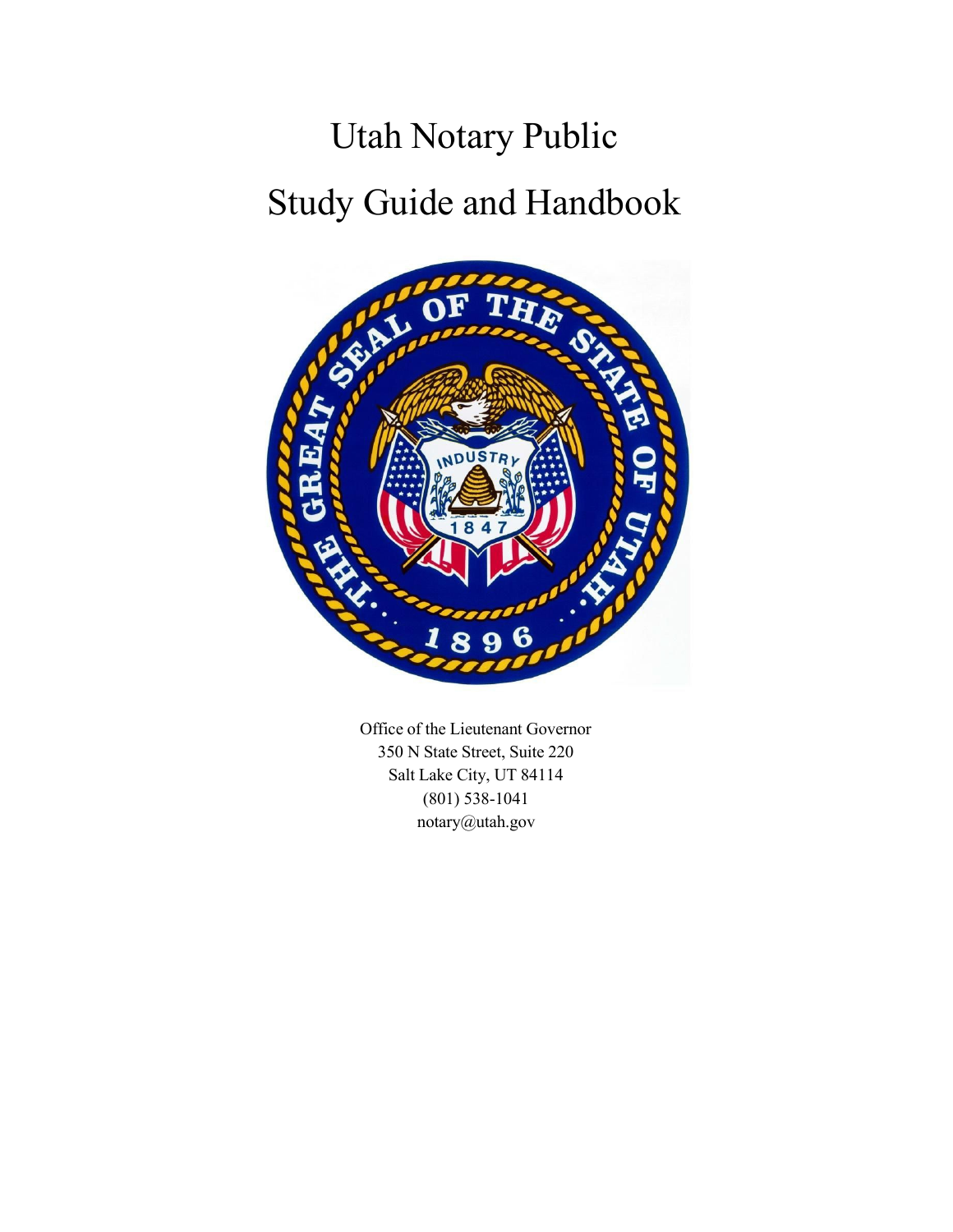### Table of Contents

| $\circ$      |                                                                            |
|--------------|----------------------------------------------------------------------------|
| O            |                                                                            |
| $\mathsf{o}$ |                                                                            |
|              |                                                                            |
|              |                                                                            |
|              |                                                                            |
| $\mathsf{o}$ |                                                                            |
| $\circ$      |                                                                            |
| o            |                                                                            |
| $\circ$      |                                                                            |
| $\circ$      |                                                                            |
| $\circ$      |                                                                            |
| $\mathsf{o}$ |                                                                            |
|              | Utah Code Annotated § Title 46 Chapter 1 Notaries Public AmendmentsPage 23 |
|              | 5 Steps To Completing a Correct Notarization of a SignaturePage 33         |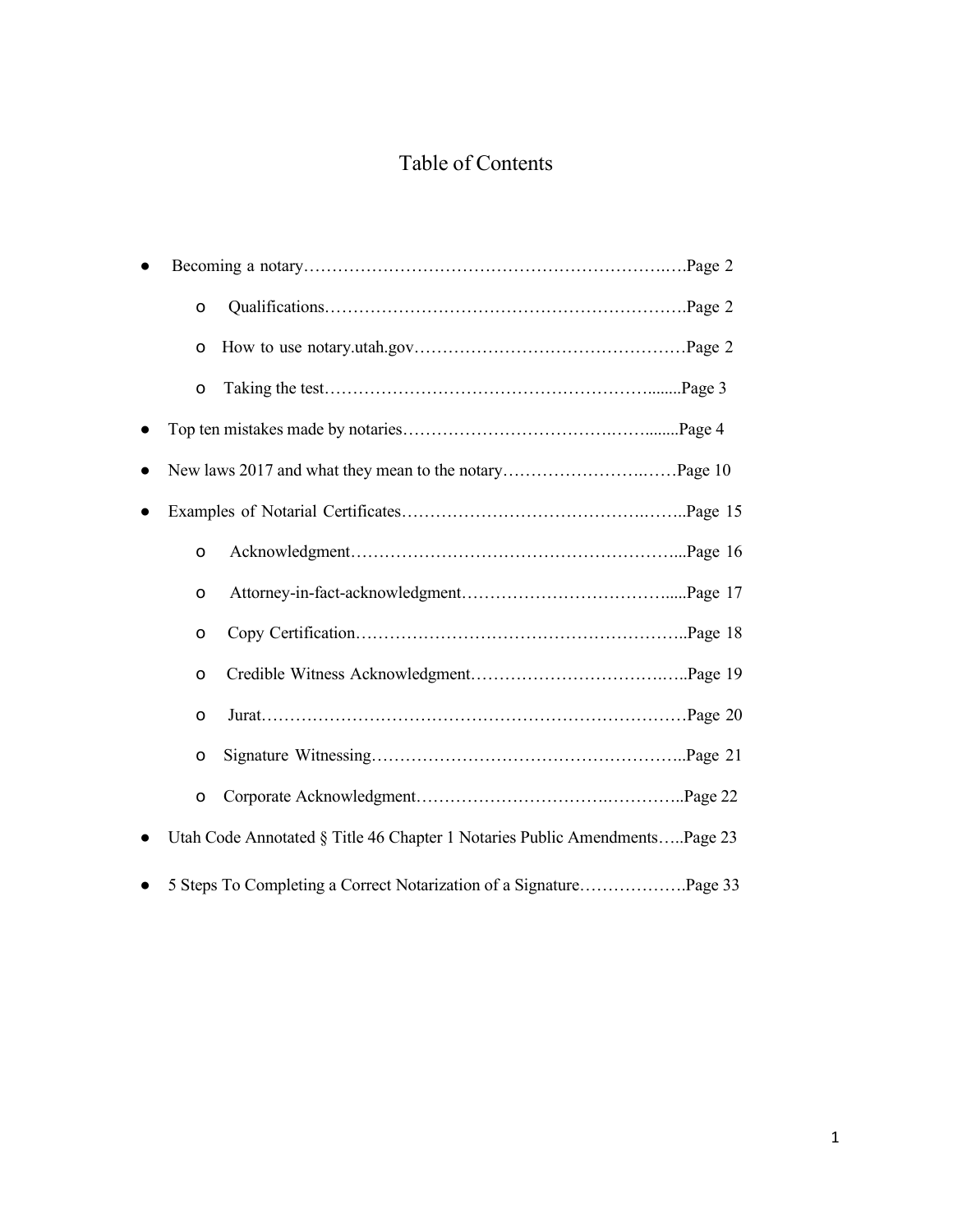### Becoming a Notary

### **Qualifications:**

- 1. Must be at least 18 years old
- 2. Must lawfully reside in the State of Utah for at least 30 days prior to applying
- 3. Must be able to read, write and understand English
- 4. Must be a US citizen, or have permanent resident status under Section 245 of the Immigration and Nationality Act
- 5. Have not been Revoked or Suspended as a notary without expressed permission from the Office of the Lieutenant Governor
- 6. Must list any criminal convictions to be reviewed by the Office of the Lieutenant Governor
- 7. Pass test
- 8. Pay \$55 Administration fee and \$40 Test fee (after taking test)
- 9. Obtain Notary Bond
- 10. Submit the Application, Bond and Oath of Office to the Office of the Lieutenant Governor

### **How to use notary.utah.gov to become a notary:**

- 1. Create an account
- 2. Create a username and password
- 3. Enter your email, name, phone number
	- a. Keep in mind the name you use when creating your account will be as it appears on your commission and stamp
- 4. Confirm email address
- 5. Add middle name (optional) and date of birth
- 6. Enter your home address, mailing address (if different than home address), and business name and address.
	- a. The business address will be made public on notary.utah.gov notary search.
- 7. Enter phone numbers
	- a. "Work Phone" will be made public on notary.utah.gov notary search. If there is no work phone, your home or cell phone will default to public search.
- 8. Answer Qualification questions
	- a. If any of the "qualifications" listed above are not answered in accordance with UCA Title 46 Chapter 1, you will not be permitted to proceed with online application.
- 9. Review your application. If everything is correct you will then proceed with taking the test.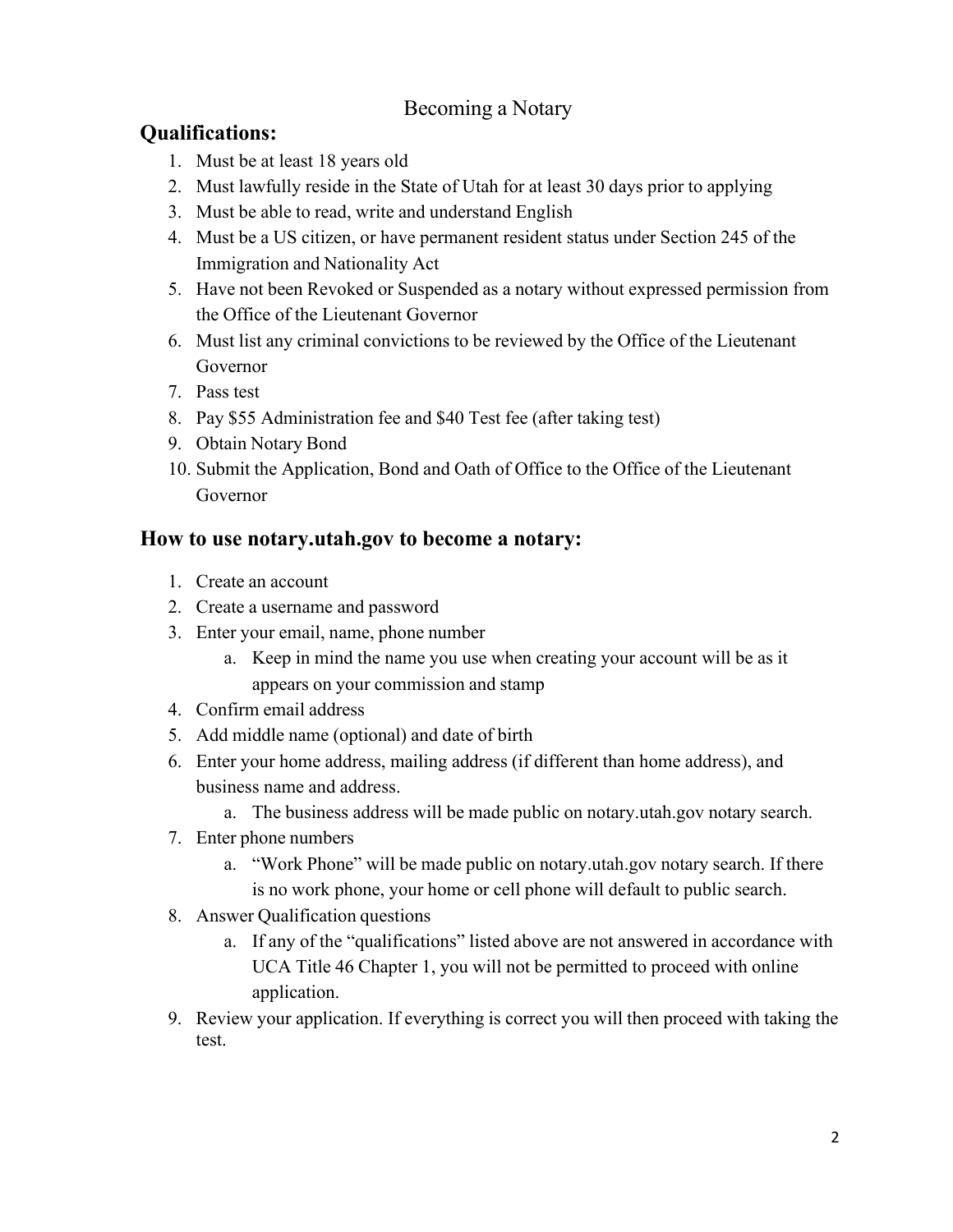### **Taking the Test:**

There are 35 questions of which 10 are worth 4 points and 25 are worth 1 point making a total of 65 points possible. You must pass with **61 points or higher** in order to apply for your notary commission.

If you do not pass the test, you have 30 days from the date you first took the test to take it again for \$40, after 30 days you will be required to pay the Administrative fee and testing fee of \$95.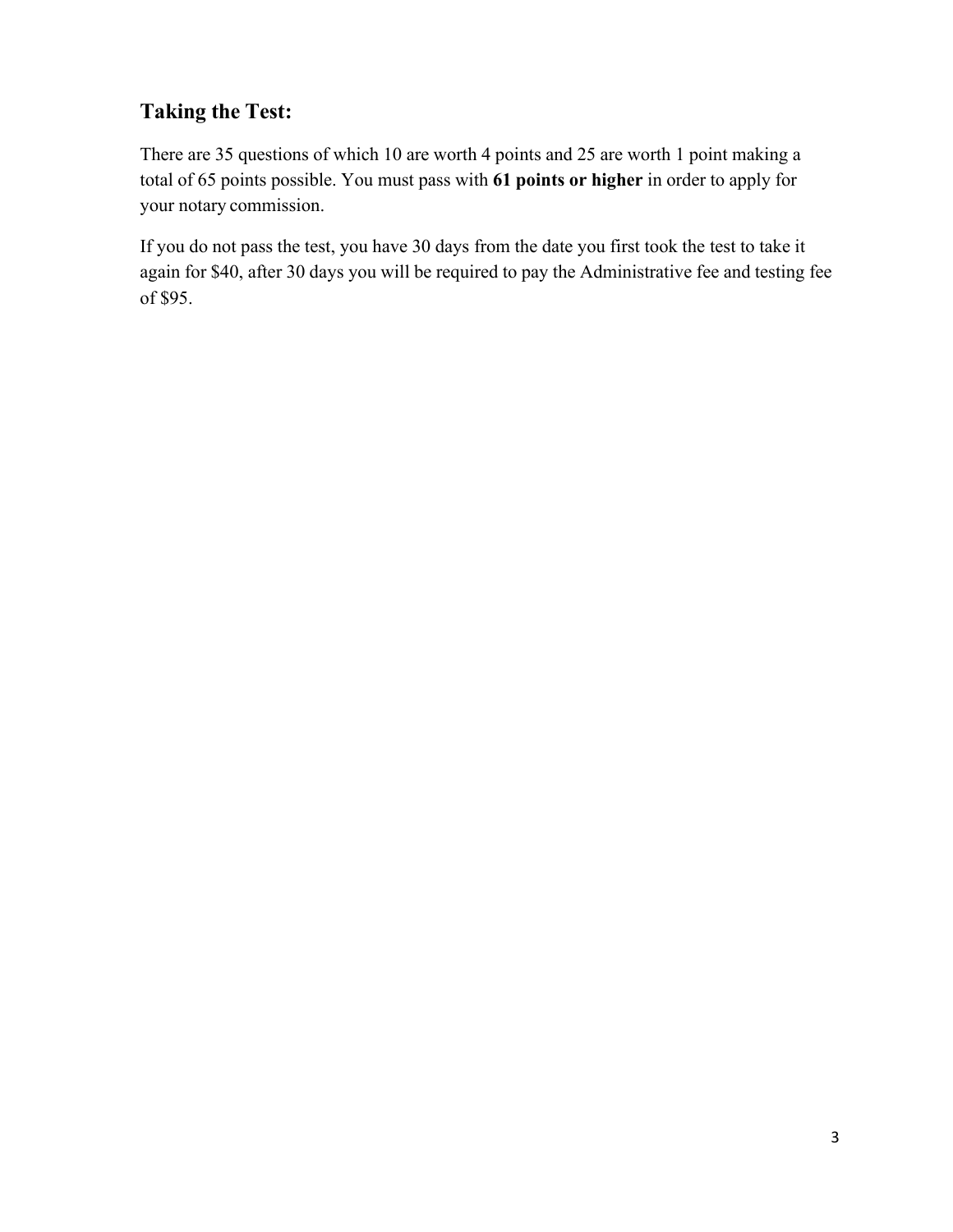### Top Ten Mistakes of Notaries Public: Preparation for 4-point FUNDAMENTAL questions

- 1. Leaving out the notarial language
- 2. Confusing the notarial acts
- 3. Misinterpreting electronic signature/notarization
- 4. Failing to require Personal Appearance
- 5. Failing to name the appearing signer
- 6. Adopting policies contrary to UCA 46-1-8
- 7. Failing to require proper I.D.
- 8. Refusing documents solely for their content
- 9. Leaving the notary seal and certificate with the employer upon termination of employment
- 10. Executing "materially incomplete" certificates
- 1. Leaving out the notarial language: **Never just stamp and sign**. Make sure the proper language, with all necessary material information, is included in the written description of the notarial act (also called a "notarial certificate").

UCA 46-1-6 lists only five options of notarial acts—three of which deal with notarizing a signature. The definitions of Acknowledgment, Jurat and Signature Witnessing in 46-1-2 describe the information to which **the notary is required to certify**. None of the acts listed in this section of code (46-1-6) are defined as "signature and seal alone."

To Review: When notarizing a signature, ALWAYS use some variation of one of the two acts below (also found at [www.notary.utah.gov\)](http://www.notary.utah.gov/)

| Acknowledgment                                                                                                                                                                                                                                                                                                                                                                                                                                                                                                              | Jurat                                                                                                                                                                                                                                             |
|-----------------------------------------------------------------------------------------------------------------------------------------------------------------------------------------------------------------------------------------------------------------------------------------------------------------------------------------------------------------------------------------------------------------------------------------------------------------------------------------------------------------------------|---------------------------------------------------------------------------------------------------------------------------------------------------------------------------------------------------------------------------------------------------|
| State of Utah                                                                                                                                                                                                                                                                                                                                                                                                                                                                                                               | State of Utah                                                                                                                                                                                                                                     |
| County of Salt Lake                                                                                                                                                                                                                                                                                                                                                                                                                                                                                                         | County of Salt Lake                                                                                                                                                                                                                               |
| On this $1^{\underline{\text{st}}}$ day of <u>July</u> , in the year 2019, before me,<br>(notary name), a notary public, personally appeared, John<br>Doe (signer name), proved on the basis of satisfactory<br>evidence to be the person(s) whose name is subscribed to<br>this instrument, and acknowledged he executed the same.<br>Witness my hand and official seal.<br><b>NOTARY NAME HERE</b><br>Notary Public<br>State of Utah<br>My Commission Expires Sept. 05, 2021<br>Comm, No. 123456<br>Notary Name Signature | Subscribed and sworn to before me on this $1st$ day of July,<br>2019 by John Doe (signer name).<br><b>NOTARY NAME HERE</b><br>Notary Public<br>State of Utah<br>My Commission Expires Sept. 05, 2021<br>Comm. No. 123456<br>Notary Name Signature |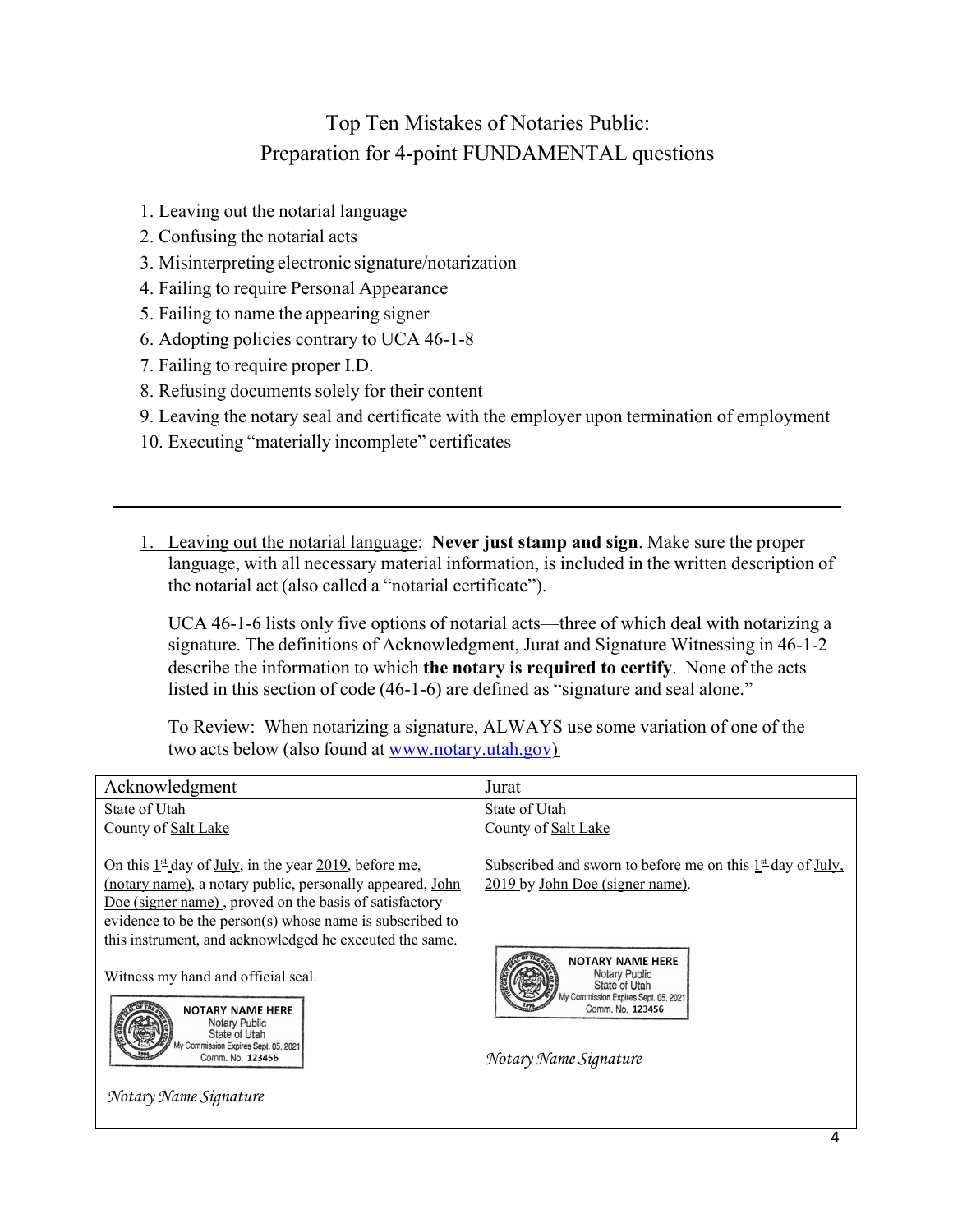*Reference: 46-1-6. Powers and limitations. The following notarial acts may be performed by a notary within the state:*

- *(1) Jurats*
- *(2) Acknowledgements*
- *(3) Signature Witnessing*
- *(5) Copy Certifications*
- *(4) Oaths or Affirmations.*

*Reference: 46-1-9 False or incomplete certificate. A notary may not execute a certificate containing a statement known by the notary to be false or materially incomplete. 46-1-16 Official Seal. A notary may not use a notarial seal independent of a notarial certificate.*

2. Confusing the notarial acts: Please see the subtle differences between the Jurat, Acknowledgment and Signature Witnessing. Jurat certifies that a voluntary signature was made in the notary's presence under an oath or affirmation, Acknowledgment certifies that a signer has admitted in the notary's presence to voluntarily signing a document, and Signature Witnessing certifies that a voluntary signature was made in the notary's presence. **All 3 require personal appearance, and proof of identity**.

*Reference: 46-1-2(1) "Acknowledgment" means a notarial act in which a notary certifies that a signer, whose identity is personally known to the notary or proven on the basis of satisfactory evidence, has admitted, in the presence of the notary, to voluntarily signing a document for the document's stated purpose.*

*Reference: 46-1-2(5) "Jurat" means a notarial act in which a notary certifies that a signer, whose identity is personally known to the notary or proven on the basis of satisfactory evidence, has made, in the notary's presence, a voluntary signature and taken an oath or affirmation vouching for the truthfulness of the signed document.*

*Reference: 46-1-2(13) "Signature Witnessing" means a notarial act in which an individual: appears in person before a notary and presents a document; provides the notary satisfactory evidence of the individual's identity or is personally known to the notary; and signs the document in the presence of the notary.*

**3.** Misinterpreting electronic signature/notarization: Notarization of an electronic signature IS VERY RARE and still requires personal appearance. It is a certification of **a** voluntary signature just the same as any other signature. Notarization of an electronic signature does **NOT** mean by phone, fax, email or video conference. For electronic notarization, the signer is in the presence of the notary using a computer instead of pen and paper**. The rule of personal appearance is not affected by the definition of "Electronic Signature"**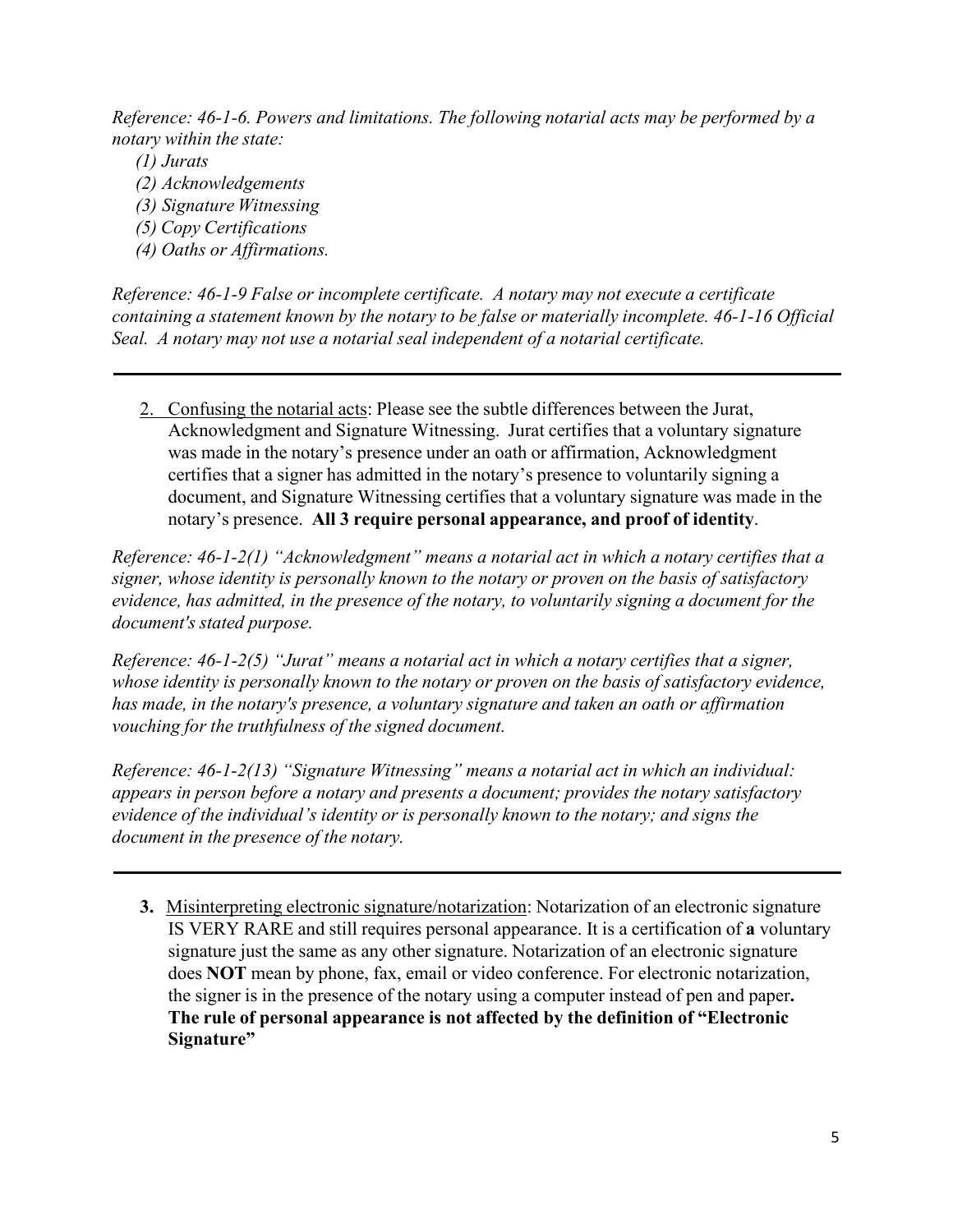*Reference: 46-4-102(8): "Electronic signature" means an electronic sound, symbol, or process attached to or logically associated with a record and executed or adopted by a person with the intent to sign the record.*

4. Failing to require Personal Appearance: The signer must always appear before the notary. Title 46 does not allow for variation on this matter. Many fraud cases begin with stories of why the signer cannot personally appear: "He is too ill to come into the office;" "The signer is my grandmother and she asked me to get this notarized;" "You've been my friend for years—you know I wouldn't lie to you." As convincing as these statements can be, none of them justify notarizing the signature without the signer personally present.

*Reference: 46-1-2 (Definitions of Acknowledgment, Jurat and Signature Witnessing)*

5. Failing to name the appearing signer: If John Doe appears before you, you must certify John Doe appeared before you (it seems simple enough, but many notaries actually forget to name the signer). When more than one signature appears on the document, omitting this material information often leads to confusion. Many fraud cases show that the "defrauder" was able to add a different name in the Jurat or Acknowledgment simply because the notary failed to include the correct name in the first place.

| Correct                                                                                                                                                                                                              | <i>Incorrect</i>                                                                                                                                                                                   |
|----------------------------------------------------------------------------------------------------------------------------------------------------------------------------------------------------------------------|----------------------------------------------------------------------------------------------------------------------------------------------------------------------------------------------------|
| State of Utah                                                                                                                                                                                                        | State of Utah                                                                                                                                                                                      |
| County of Salt Lake                                                                                                                                                                                                  | County of Salt Lake                                                                                                                                                                                |
| Subscribed and sworn to before me on this 1 <sup>st</sup> day of July,<br>2019 by John Doe.<br><b>NOTARY NAME HERE</b><br>Notary Public<br>State of Utah<br>My Commission Expires Sept. 05, 2021<br>Comm, No. 123456 | Subscribed and sworn to before me on this $1st$ day of July,<br>$2019$ by<br><b>NOTARY NAME HERE</b><br>Notary Public<br>State of Utah<br>My Commission Expires Sept. 05, 2021<br>Comm, No. 123456 |
| Notary Name Signature                                                                                                                                                                                                | Notary Name Signature                                                                                                                                                                              |

*Reference: 46-1-9 False or incomplete certificate. A notary may not execute a certificate containing a statement known by the notary to be false or materially incomplete. (underline added)*

6. Adopting policies contrary to UCA 46-1-8: According to law, a notary may not refuse to enter into a lawful transaction involving a notarial act. Do not adopt policies to refuse transactions unless there is a legal reason to do so. To "pick and choose" who is served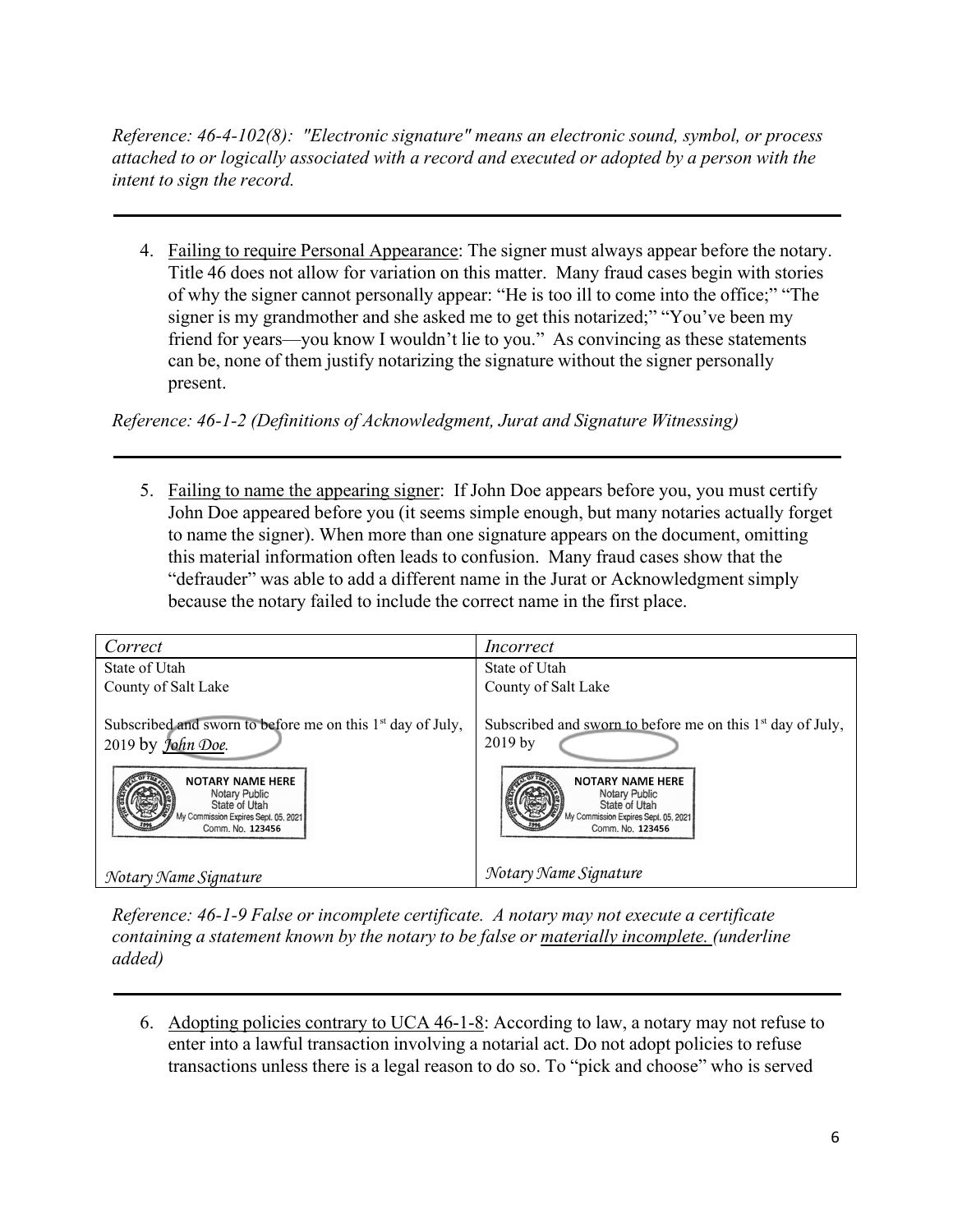based on personal preferences or prejudices is not legally justified.

Some employers have expressed concern over this law. It is true, employers often carry the burden in finding a balance that complies with the law and, at the same time, allows for reasonable limits to protect the notary's time and liability. Regardless, all policies should be carefully created while keeping in mind the notary's main purpose: to serve the public—not just the company.

Reasonable limits may and should be in place to prevent abuse from members of the public who would demand immediate service regardless of the notary's workload and availability.

The following table may help employers and notaries understand their roles when serving the public:

| <b>Employer MAY</b>                                                                                 | <b>Employer MAY NOT</b>                                                                                                                                           |
|-----------------------------------------------------------------------------------------------------|-------------------------------------------------------------------------------------------------------------------------------------------------------------------|
| $\bullet$ may determine when the notary is available to<br>serve the public DURING work hours       | • may not determine when the notary is<br>available to serve the public AFTER work<br>hours                                                                       |
| • may establish policy that the notary will only<br>notarize company documents DURING work<br>hours | may not establish policy that the notary's<br>service is restricted to the workplace                                                                              |
| $\bullet$ may allow the notary to serve the public at<br>determined times DURING work hours         | may not "pick and choose" which documents<br>or customers will be served when the notary<br>is serving the general public (unless the<br>transaction is unlawful) |
| omay require a \$10 fee for clients or non-clients                                                  | may not require more than \$10 per<br>signature notarized                                                                                                         |

*Reference: 46-1-3 . . .the lieutenant governor shall commission as a notary any qualified person . . .*

*Reference: 46-1-8 A notary may not . . . refuse to enter into a lawful transaction involving a notarial act by the notary.*

| Valid Identification                           | Not Valid                                      |
|------------------------------------------------|------------------------------------------------|
| • Passport (from this or any nation)           | Driver's Privilege Card                        |
| • I.D. from Government (U.S., any state within | <b>Birth Certificate</b><br>$\bullet$          |
| the U.S., or Foreign) with the following 3     | Marriage License<br>$\bullet$                  |
| items:                                         | Social Security Card<br>$\bullet$              |
| 1. Photograph                                  | any other document which does NOT<br>$\bullet$ |
| 2. Signature                                   | meet the criteria for Valid Identification     |
| 3. Physical Description                        |                                                |

### 7. Failing to require proper I.D.: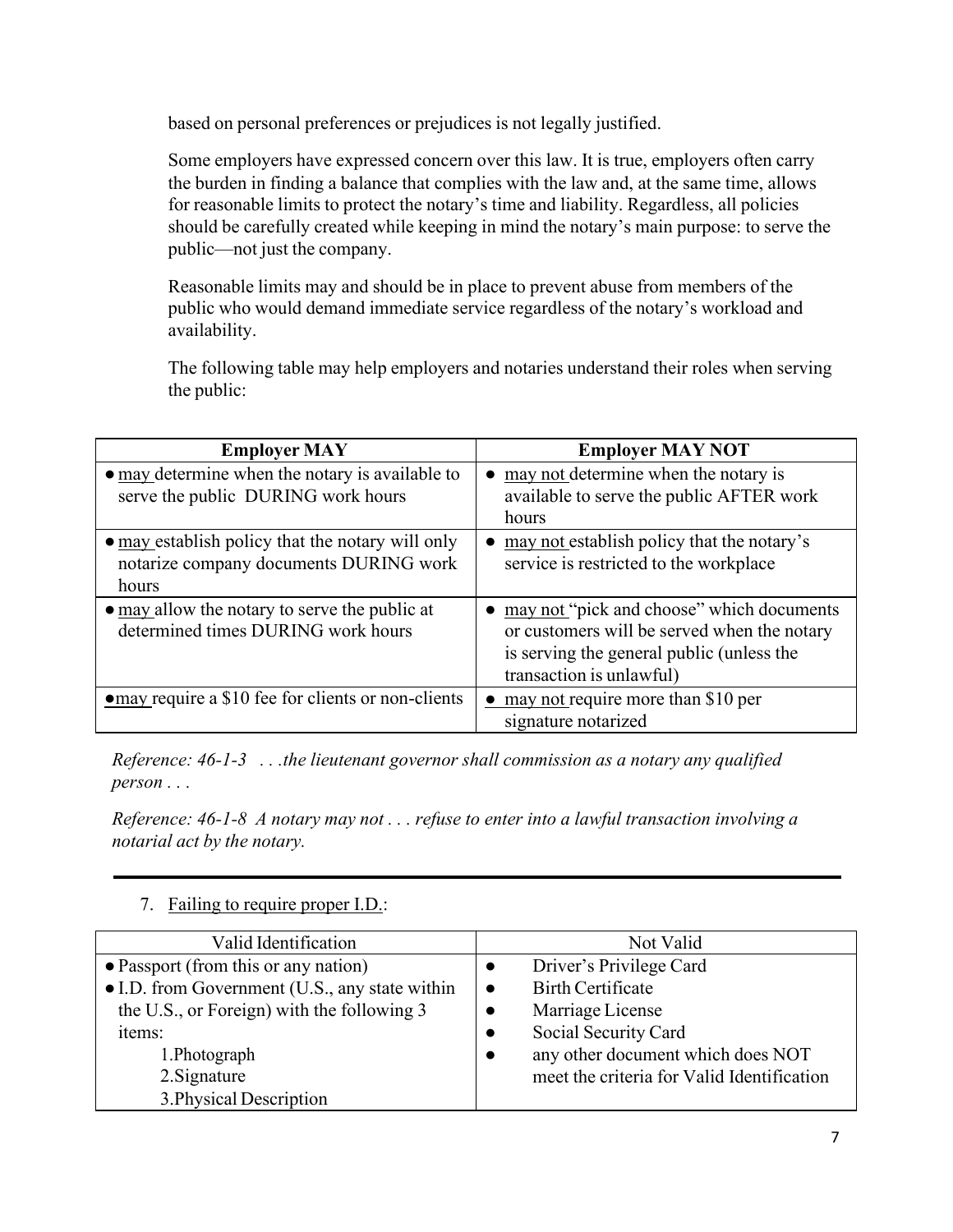### *Reference: 46-1-2(12)*

*(a) Satisfactory evidence of identity" means identification of an individual based on:(i) valid personal identification with the individual's photograph, signature, and physical description issued by the United States government, any state within the United States, or a foreign government;(ii) a valid passport issued by any nation; or (iii) the oath or affirmation of a credible person who is personally known to the notary and who personally knows the individual.*

*(b) "Satisfactory evidence of identity" does not include: (i) a driving privilege card under Subsection 53-3-207(10); or (ii) another document that is not considered valid for identification.*

8. Refusing documents solely for their content: Again, according to 46-1-8, regardless of the type of document, you may NOT refuse to enter into "a lawful transaction involving a notarial act . . ."

Many have asked "can I notarize a will"? The answer should be "yes," unless there is some other reason as found in title 46 that would categorize the transaction as unlawful. Company policies cannot "override" the law that requires service on lawful transactions.

What about documents in another language? You should not be reading the document anyway—even if it is in English. However, you must communicate sufficiently with the signer to ensure the signer signed voluntarily.

*Reference: 46-1-8 A notary may not . . . refuse to enter into a lawful transaction involving a notarial act by the notary.*

*Reference: 46-1-14 For every notarial act, the notary may record the following information in the journal . . . a description of the document or proceeding.*

9. Leaving the notary seal and certificate with the employer upon termination of employment: Point 6 has already indirectly addressed this mistake. A notary is commissioned by the Lieutenant Governor—not the employer. When you leave employment, your commission remains in effect until expiration, cancellation, or resignation.

EXCEPTION: For State employees with a Risk Management Bond issued before May 9, 2017, when the State employee ceases employment, the coverage and commission are cancelled immediately. (See below for more information)

| <b>Employer MAY</b>           | <b>Employer MAY NOT</b>                                                    |
|-------------------------------|----------------------------------------------------------------------------|
| may pay for the notary's bond | • may not cancel the bond even if the<br>notary ceases employment          |
| may pay for the notary's seal | $\bullet$ may not confiscate the seal when the<br>notary ceases employment |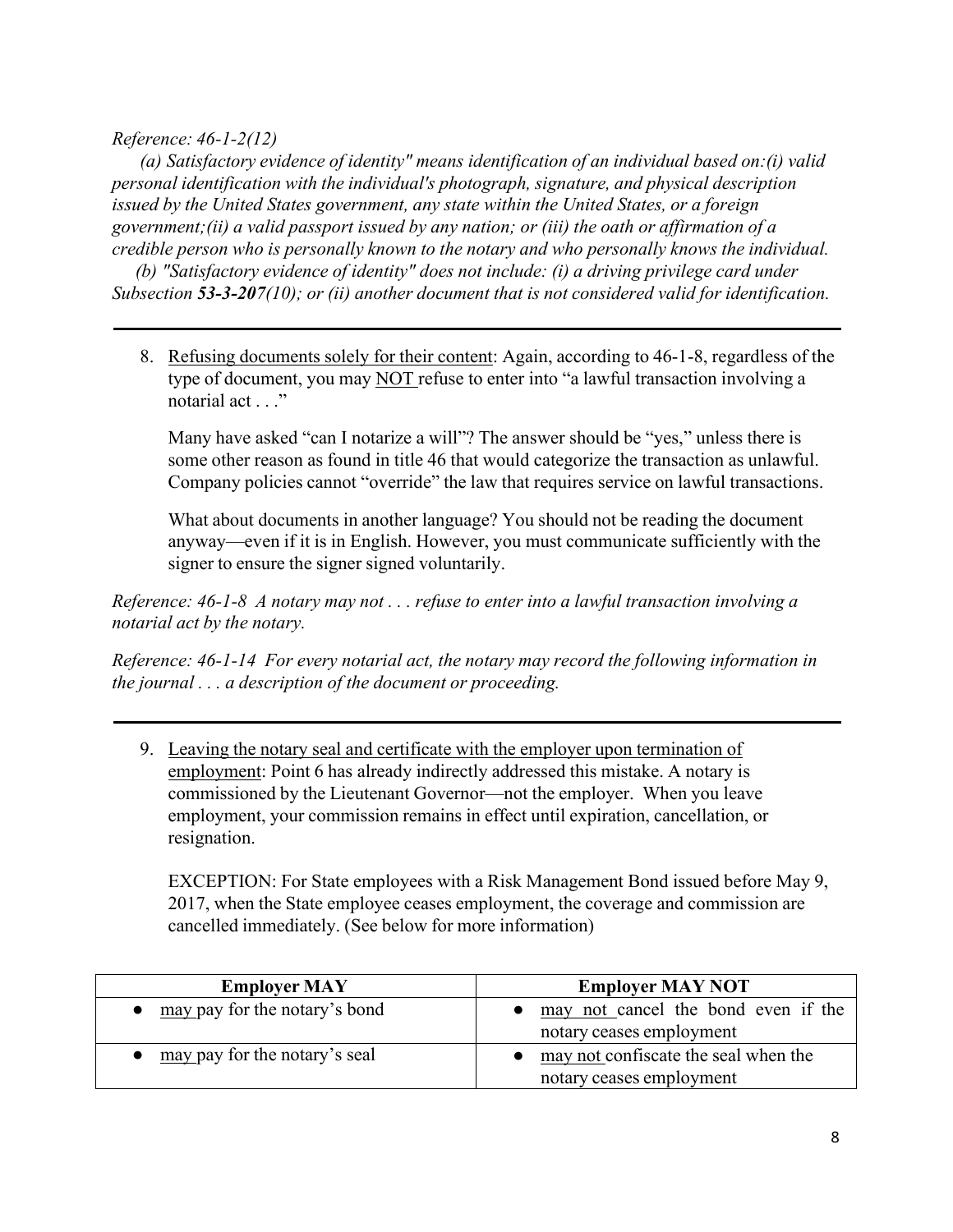*Reference:46-1-16(2)(a) A notary shall keep an official notarial seal that is the exclusive property of the notary and that may not be used by any other person*

*Reference:46-1-15 If a notary maintains a journal, the notary shall: keep the journal in the notary's exclusive custody; and ensure that the journal is not used by any other person for any purpose.*

10. Executing "materially incomplete" certificates: What does "materially incomplete" mean? As already discussed, leaving out the notarial language and failing to name the signer are examples of materially incomplete certificates. Other examples include leaving out where and when the notarization took place. A good rule is "Say what happened!" Title 46-1-6.5 has a suggested forms that, if properly completed, is sufficient under any law of the State of Utah.

*Reference: 46-1-9 False or incomplete certificate. A notary may not execute a certificate containing a statement known by the notary to be false or materially incomplete. (underline added)*

*Reference: 46-1-6.5 A correctly completed affidavit in substantially the form described in this section, that is included in or attached to a document, is sufficient for the completion of a notarization under this Title 46, Chapter 1, Notaries Public Reform Act.*

\*See page 15 for samples of notarial language.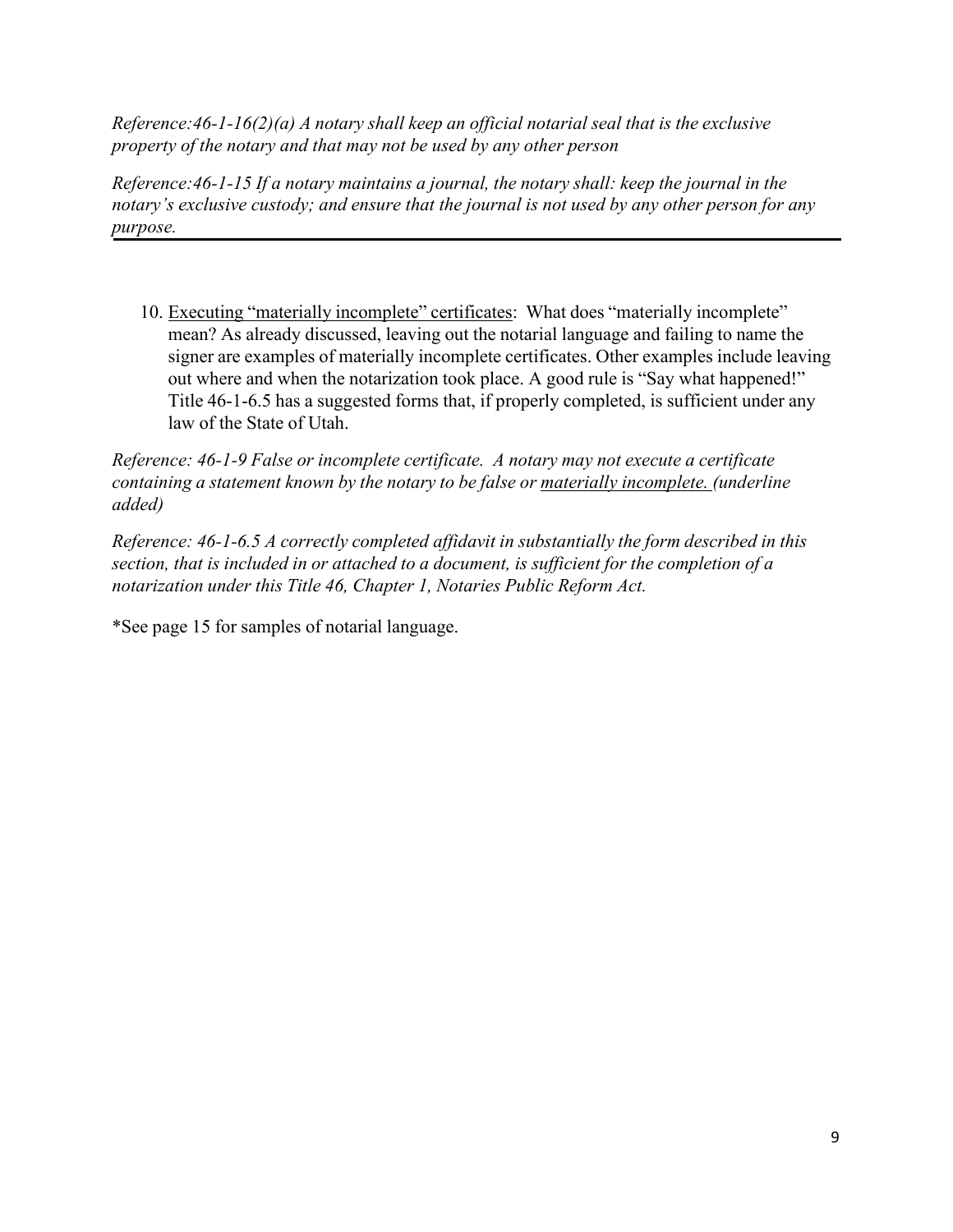### New Notary Laws 2017 and What They Mean to the Notary

### *1) 46-1-2 Definitions.*

*46-1-2(7) "Notarial Certificate" means the affidavit described in Section 46-1-6.5 that is:*

- *a. a part of or attached to a notarized document: and*
- *b. completed by the notary and bears the notary's signature and seal*

What this means to the notary:

The law makes certain that an affidavit (notarial language) describing the events of the notarization are formatted similarly to what is described in Title 46-1-6.5 (see examples under number "5").

### *2) 46-1-2 Definitions.*

*46-1-2(13) "Signature witnessing" means a notarial act in which an individual:*

- *a. appears in person before a notary and presents a document;*
- *b. provides the notary satisfactory evidence of the individual's identity, or is personally known to the notary; and*
- *c. signs the document in the presence of the notary*

### What this means to the notary:

This is a new notarial act. This notarial language allows for a notary to just witness a signer's signature or confirm a signer's identity, without placing the signer under oath or affirmation. This still requires the signer to physically appear before the notary. This will be helpful when the notarization does not require the signer to be placed under oath or affirmation for the document's stated purpose.

### *3) 46-1-4. Bond.*

### *A notarial commission is not effective until:*

- *1. the notary named in the commission takes a constitutional oath of office and files a \$5,000 bond with the lieutenant governor that:*
	- *a. a licensed surety executes for a term of four years beginning on the commission's effective date and ending on the commission's expiration date; and*
	- *b. conditions payment of bond funds to any person upon the notary's misconduct while acting in the scope of the notary's commission; and*
- *2. the oath and bond are approved by the lieutenant governor.*

### What this means to the notary:

Previously, a person employed by the State of Utah could be bonded through the state's Risk Management office. After May 8, 2017, the Risk Management office will no longer issue bonds for state employees. A state employee would be required to receive their bond through an insurance company that issues surety bonds. These typically cost about \$50 for the 4-year commission of the notary. If the notary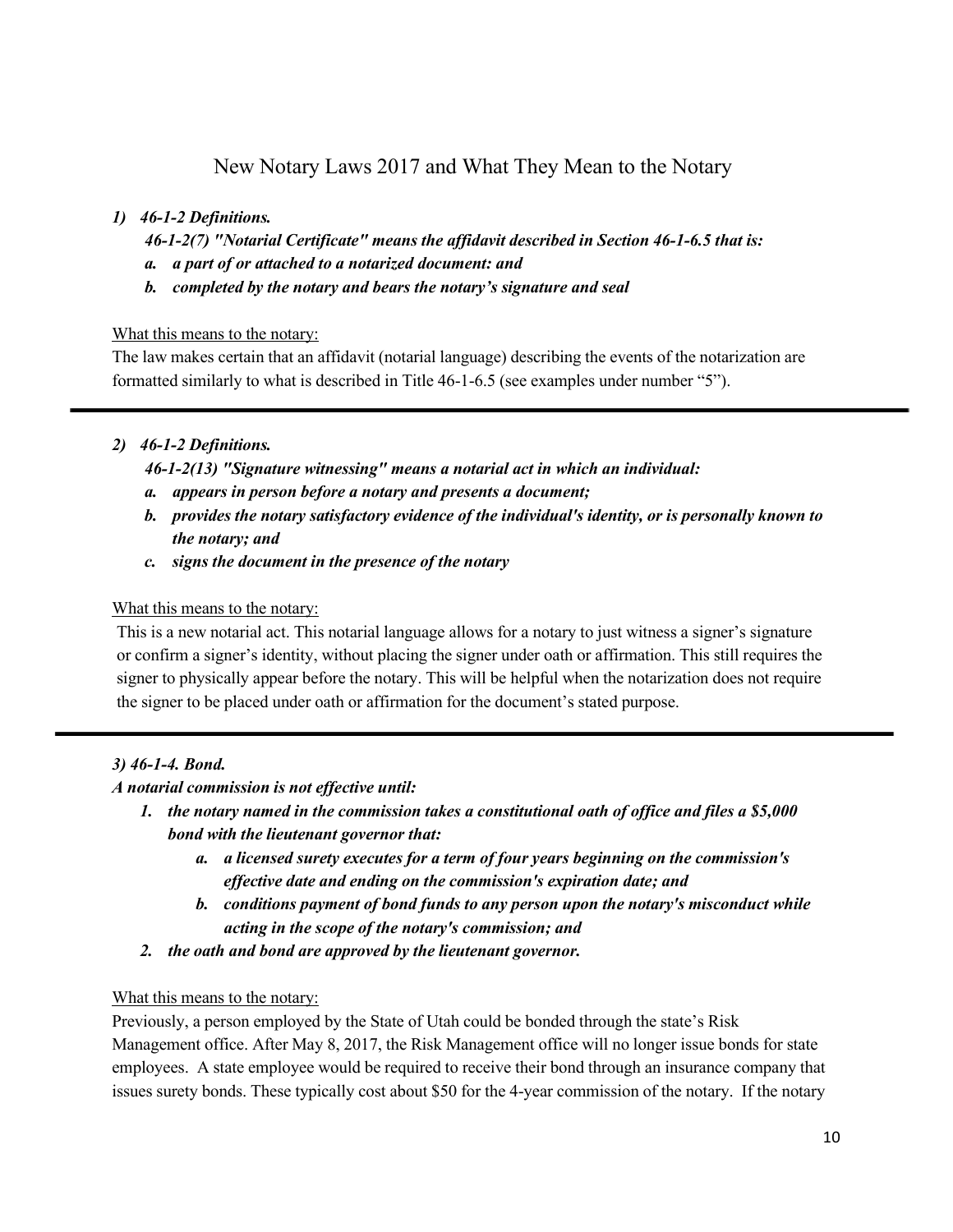is currently commissioned under a Risk Management bond, the commission and bond will be valid until the commission expires.

### *4) 46-1-6 Powers and Limitations.*

- *1. A notary may perform the following act:*
	- *a. a jurat;*
	- *b. an acknowledgment*
	- *c. a signature witnessing*
	- *d. a copy certification*
	- *e. an oath or affirmation.*
- *2. A notary may not:*
	- *a. perform an act as a notary that is not described in subsection (1); or*
	- *b. perform an act described in subsection (1) if the person for whom the notary performs the notarial act is not in the physical presence of the notary at the time the notary performs the act.*

What this means to the notary:

This new addition to "Powers and limitations" adds the option to use "signature witnessing" if the situation calls for it. This change also affirms that acts not described in subsection (1) cannot be completed using your authority as a notary. It also reaffirms personal appearance by the signer when completing a notarization.

*5) 46-1-6.5. Form of notarial certificate for document notarizations.*

- *1. A correctly completed affidavit in substantially the form described in this section, that is included in or attached to a document, is sufficient for the completion of a notarization under this Title 46, Chapter 1, Notaries Public Reform Act.*
- *2. A notary shall ensure that a signer takes the following oath or makes the following affirmation before the notary witnesses the signature for a Jurat: "Do you swear or affirm under penalty of perjury that the statements in your document are true?"*

*An affidavit for a jurat that is in substantially the following form is sufficient under Subsection (1):*

```
"State of Utah
```
*§*

*County of* 

*Subscribed and sworn to before me (notary public name), on this (date) day of (month), in the year (year), by (name of document signer).*

*(Notary Seal) Notary Signature".*

*3. An affidavit for an acknowledgment that is in substantially the following form is sufficient under Subsection (1): "State of Utah*

*§*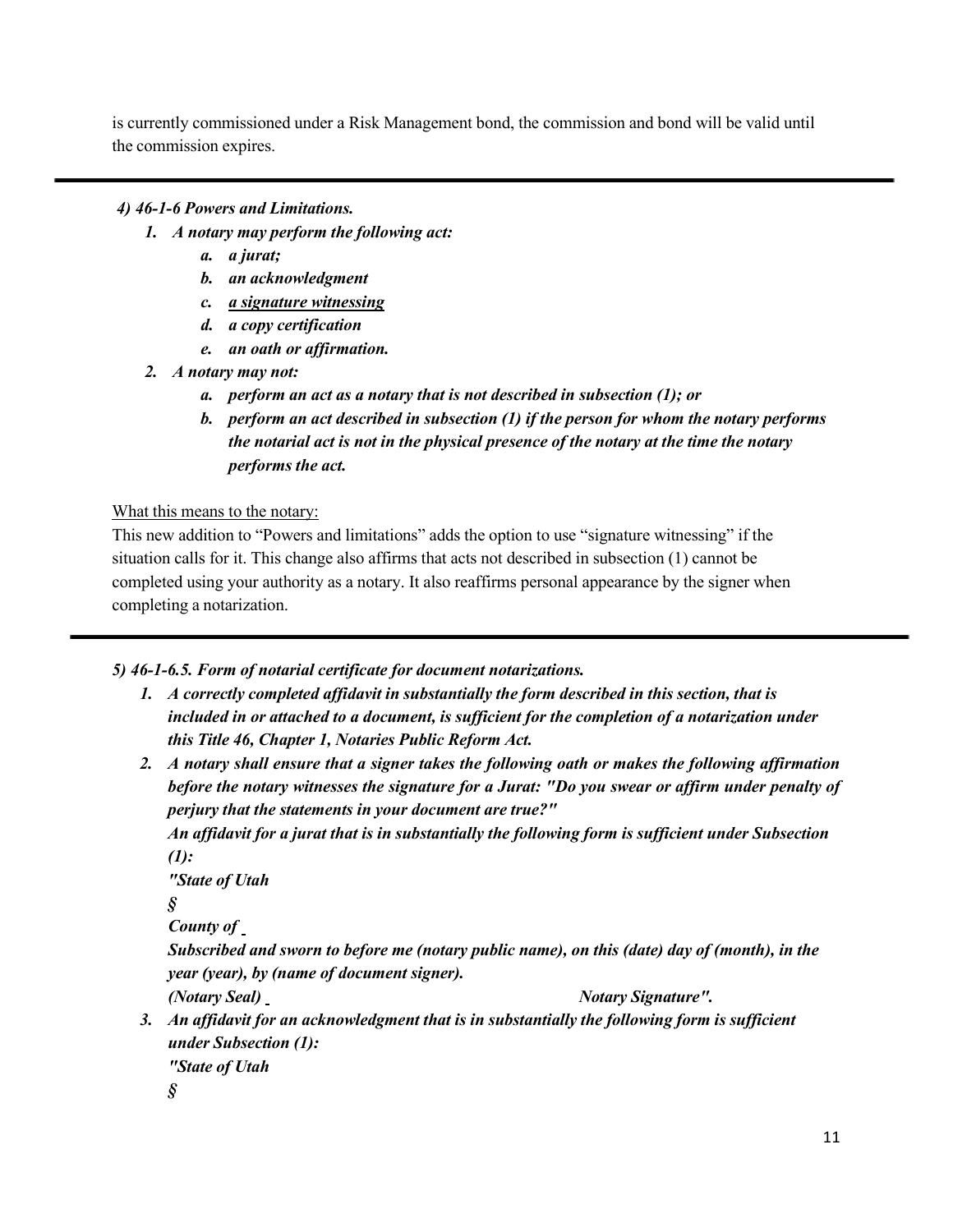*County of* 

*On this (date) day of (month), in the year (year), before me (name of notary public), a notary public, personally appeared (name of document signer), proved on the basis of satisfactory evidence to be the person(s) whose name(s) (is/are) subscribed to in this document, and acknowledged (he/she/they) executed the same (Notary Seal)* Notary *Signature''*.

*4. An affidavit for a copy certification that is in substantially the following form is sufficient under Subsection (1):*

*"State of Utah*

*§*

*County of* 

*On this (date) day of (month), in the year (year), I certify that the preceding or attached document is a true, exact, and unaltered photocopy of (description of document), and that, to the best of my knowledge, the photocopied document is neither a public record nor a publicly recorded document.*

*(Notary Seal)* Notary *Signature''*.

*5. An affidavit for a signature witnessing that is in substantially the following form is sufficient under Subsection (1):*

*"State of Utah*

*§*

*County of* 

*On this (date) day of (month), in the year (year), before me, (name of notary public), personally appeared (name of document signer), proved to me through satisfactory evidence of identification, which was (form of identification), to be the person whose name is signed on the preceding or attached document in my presence. (Notary Seal) Notary Signature".*

### What this means to the notary:

The addition to the law provides examples of notarial language for Jurat, Acknowledgement, Copy Certification, and Signature Witnessing. This will be very helpful to the notary, as the notary can replicate this language for any of the aforementioned acts, or use something substantially similar in format to produce a notarial certificate during a notarization. There is also an example of the verbal language for completing an oath or affirmation before administering a Jurat. The notary is required to read this language to the signer before completing a lawful Jurat. (See additional examples of notarial language in Title 57)

*6) 46-1-7. Disqualifications.*

*A notary may not perform a notarial act if the notary:*

1. is a signer of the document that is to be notarized except in case of a self-proved will as *provided in Section 75-2-504;*

*2. is named in the document that is to be notarized except in the case of a:*

*a. self-proved will as provided in Section 75-2-504;*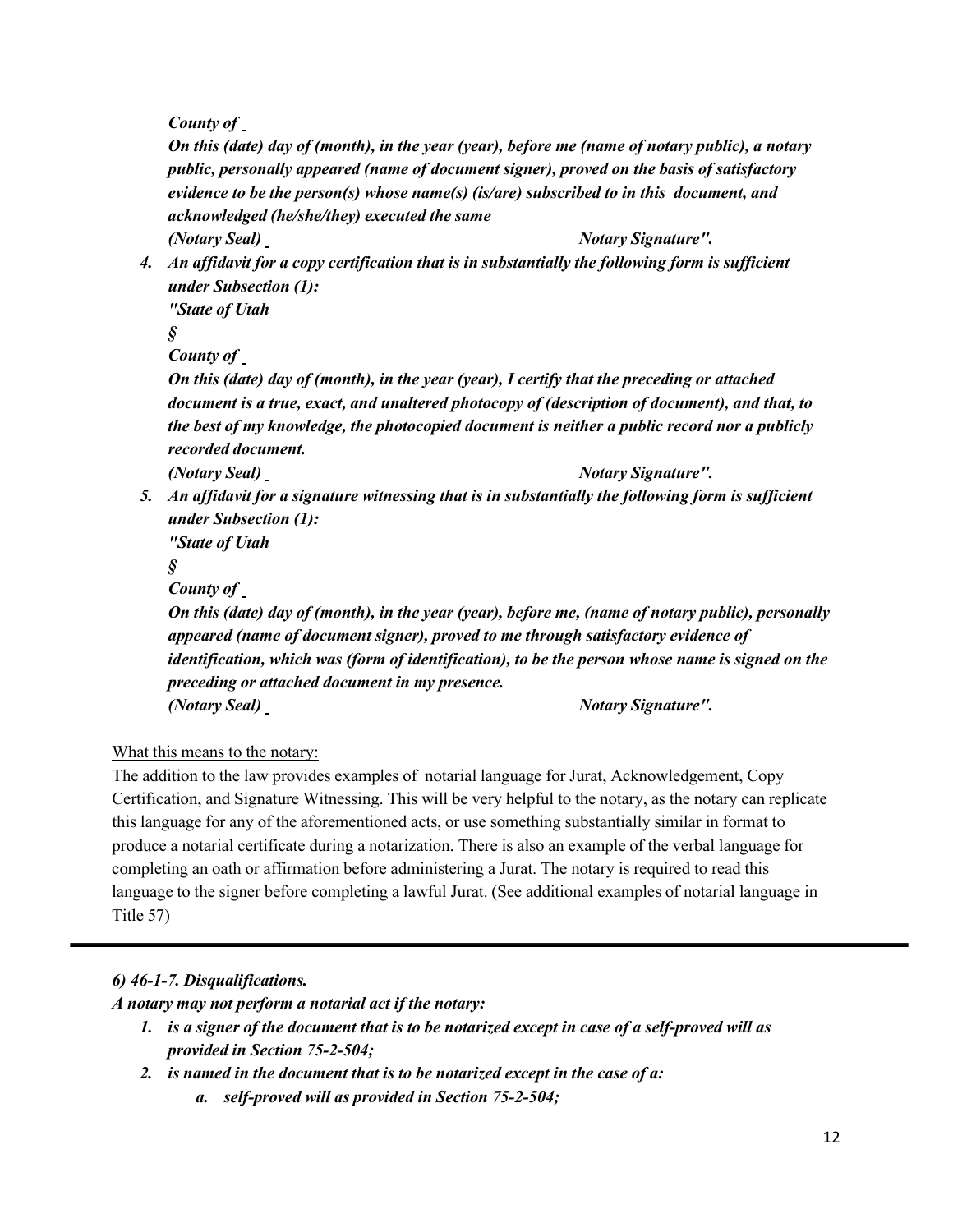- *b. licensed attorney that is listed in the document only as representing a signer or another person named in the document; or*
- *c. licensed escrow agent, as defined in Section 31A-1-301, that:*
	- *i. acts as the title insurance producer in signing closing documents; and*
	- *ii. is not named individually in the closing documents as a grantor, grantee, mortgagor, mortgagee, trustor, trustee, vendor, vendee, lessor, lessee, buyer, or seller;*
- *3. will receive direct compensation from a transaction connected with a financial transaction in which the notary is named individually as a principal; or*
- *4. will receive direct compensation from a real property transaction in which the notary is named individually as a grantor, grantee, mortgagor, mortgagee, trustor, trustee, beneficiary, vendor, vendee, lessor, lessee, buyer, or seller.*

### What this means to the notary:

If the notary is a licensed escrow agent in good standing with the Utah Insurance Department, the notary is now able to explain closing documents and be named in the documents that will be notarized. This does not cover "notary signing agents" as there is no provision in State law that authorizes a notary to explain documents or accept money for services beyond the \$10 notary fee, unless the notary is a licensed attorney or a licensed escrow agent.

### *7) 46-1-15. Inspection of journal – Safekeeping and custody of journal.*

### *1) If a notary maintains a journal, the notary shall:*

- *a. Keep the journal in the notary's exclusive custody; and*
- *b. Ensure that the journal is not used by any other person for any purpose*
- *2) The notary's employer may not require the notary to surrender the journal upon termination of the notary's employment.*

### What this means to the notary:

The length to which the notary should keep their journal after they are no longer a notary is left up to the notary to decide. We do suggest the notary keep the journal for a sufficient amount of time to be able to use as evidence if a notarization is called into question. The nationwide standard is 10 years.

### *8). 46-1-16. Official signature – Official seal – Seal impression. 6) A notary may not use a notarial seal independent of a notarial certificate*

### What this means to the notary:

Every notarization is required to have the notary's seal (stamp), notarial language, and notary's signature. A notary's seal may not be used unless there is notarial language and a signature in place.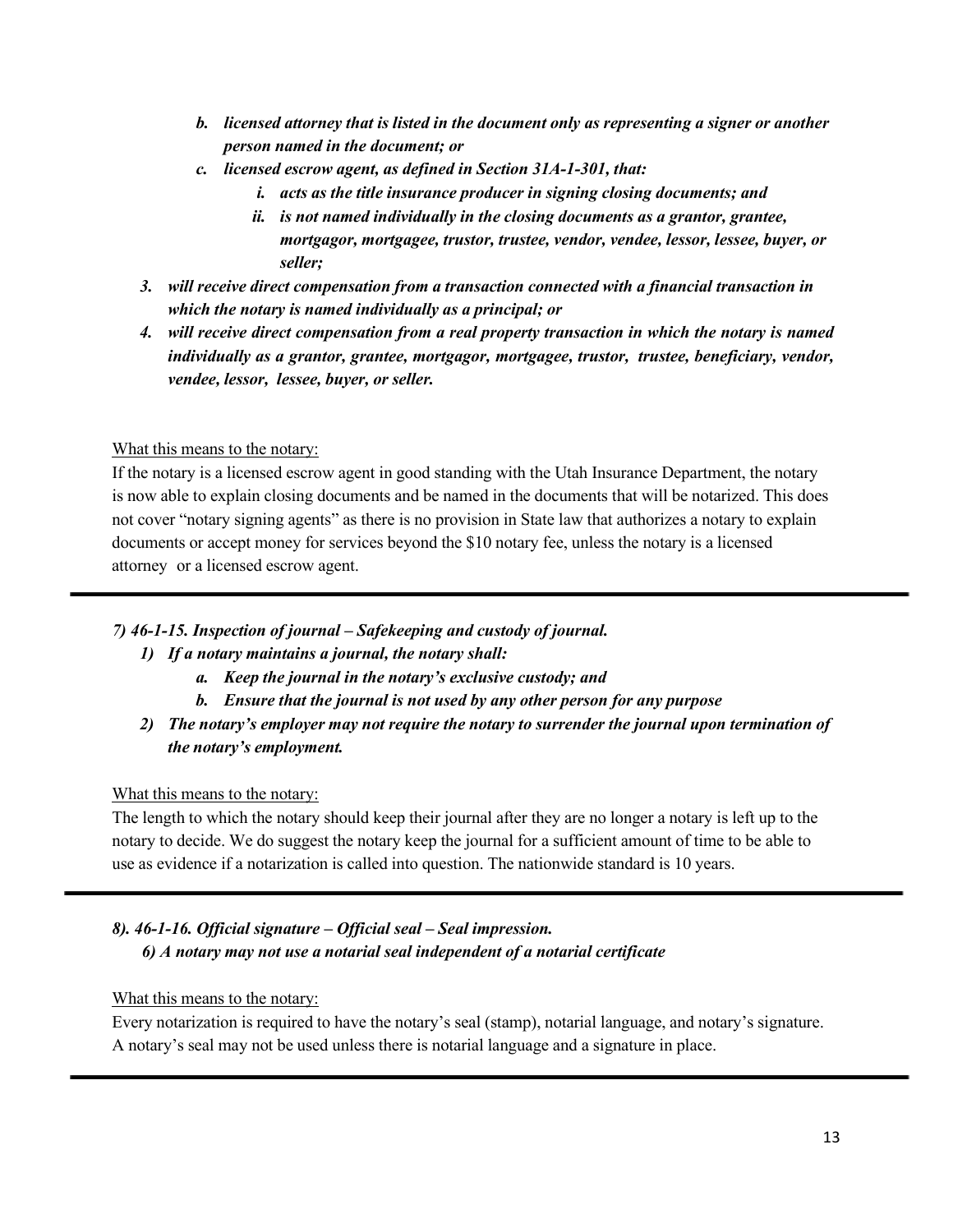#### *9) 46-1-18. Liability.*

- *3) It is a class B misdemeanor, if not otherwise a criminal offense under this code, for:*
	- *a. A notary to violate a provision of this chapter; or*
	- *b. The employer of a notary to solicit the notary to violate a provision of this chapter.*

#### What this means to the notary:

The criminal penalty for violating any provision under this chapter is now a class B misdemeanor. Previously this only applied to certain parts in the chapter.

### *10) 46-4-20. Change of name or address – Bond policy rider.*

- *1. Within 30 days after the day on which a notary changes the notary's name, the notary shall provide to the lieutenant governor:*
	- *a) The notary's new name, including official documentation of the name change; and a bond policy rider that a notary obtains in accordance with Subsection (2).*
- *2. To obtain a bond policy rider, the notary shall*
	- *a) Notify the surety for the notary's bond*
	- *b) obtain a bond policy rider reflecting both the old and new name of the notary;*
	- *c) return the bond policy rider;*
	- *d) destroy the original commission; and*
	- *e) destroy the old official seal*
- *3. A notary is not required to change the notary's name by adopting the surname of the notary's spouse.*
- *4. Within 30 days of the day on which a notary's residential or business address changes, the notary shall provide the notary's new residential or business address to the lieutenant governor.*

#### What this means to the notary:

If a notary has legally changed their name, the notary has 30 days to notify the Lt. Governor's office of the change. There are times when a notary may not adopt their spouse's surname, in which case the notary may continue to use their original stamp until expiration. The notary will no longer have to pay a \$10 fee to change the notary's name on the commission or send in the original certificate when requesting the change. The notary is now required to update the notary's business and residential address within 30 days of the change.

**DISCLAIMER**: This document is not a substitute for Utah State Code, and it is not intended to be comprehensive or an authoritative statement of law. For further legal information, please consult Utah State Code or other appropriate legal resources. Updated May 8, 2017.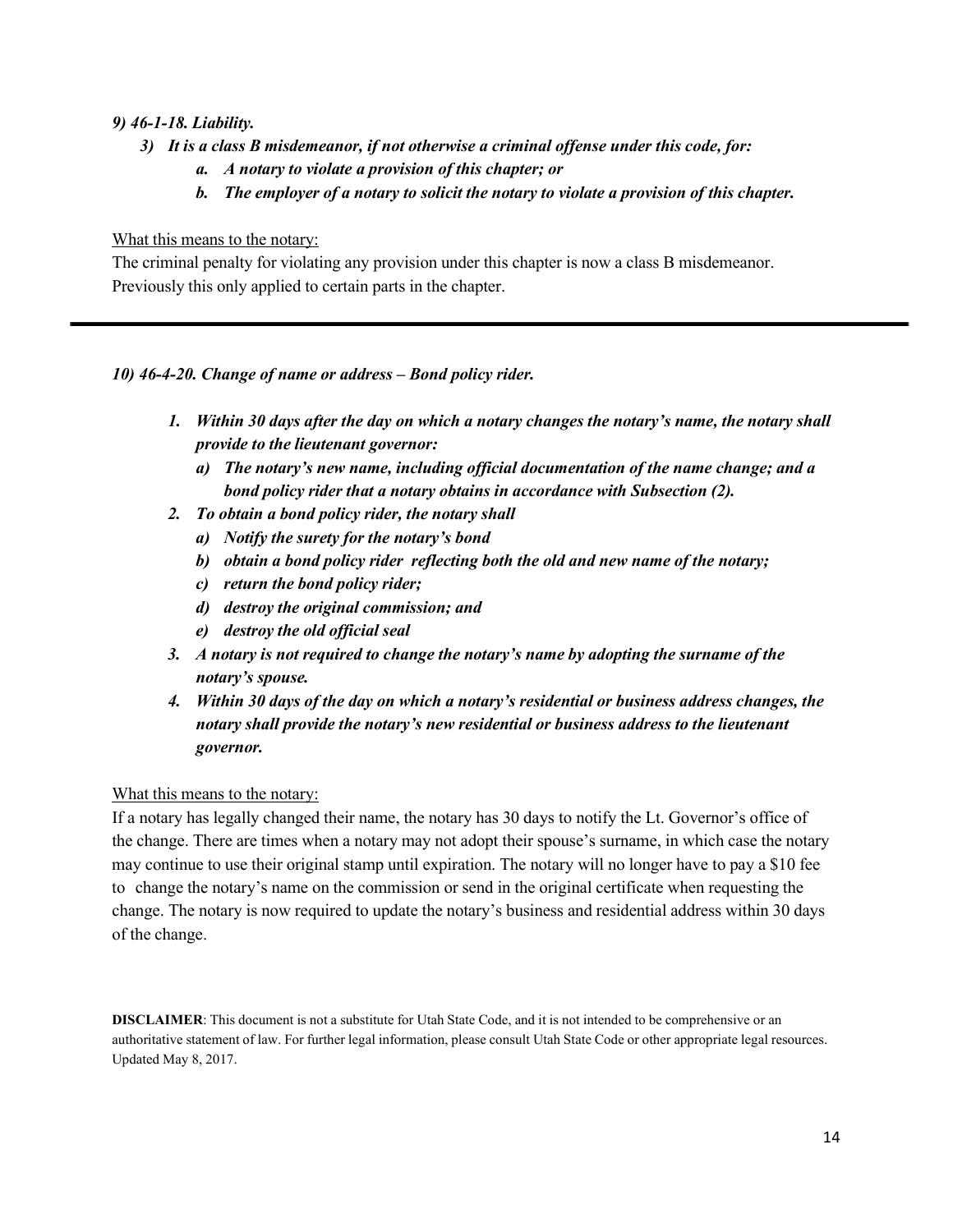### Examples of Notarial Certificates

- Acknowledgment
- Attorney-in-Fact-Acknowledgment
- Copy Certification
- Credible Witness Acknowledgment
- Jurat
- Signature Witnessing
- Corporate Acknowledgment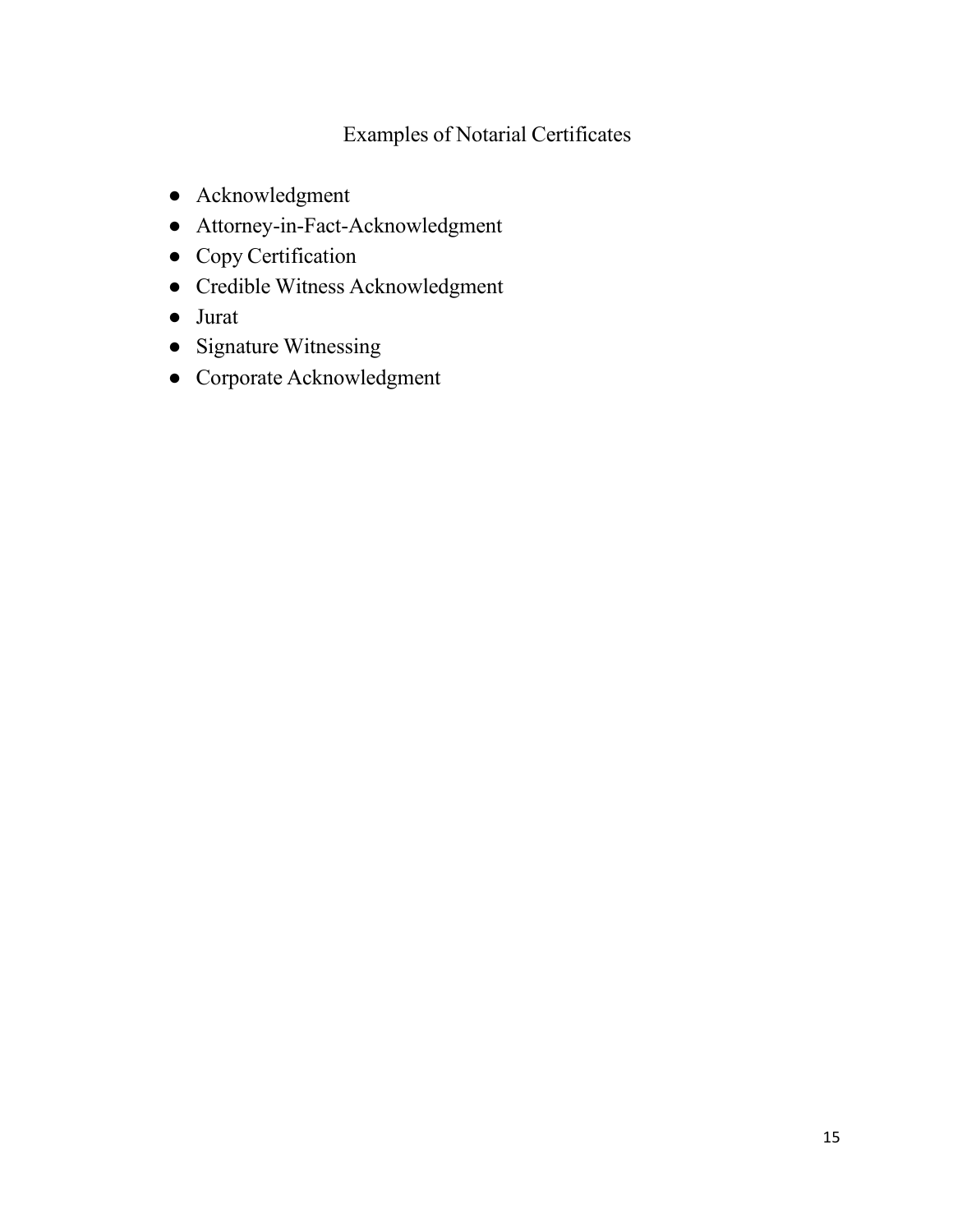# Acknowledgment

| State of Utah)                                                                                      |                         |                    |  |
|-----------------------------------------------------------------------------------------------------|-------------------------|--------------------|--|
| ş                                                                                                   |                         |                    |  |
| County of <b>County of</b>                                                                          |                         |                    |  |
|                                                                                                     |                         |                    |  |
|                                                                                                     |                         |                    |  |
| month<br>date                                                                                       | year                    | notary public name |  |
|                                                                                                     |                         |                    |  |
| public, personally appeared example and the basis of satisfactory                                   | name of document signer |                    |  |
| evidence to be the person(s) whose name(s) (is/are) subscribed to this instrument, and acknowledged |                         |                    |  |
| (he/she/they) executed the same.                                                                    |                         |                    |  |
| Witness my hand and official seal.                                                                  |                         |                    |  |

*(notary signature)*

(*seal)*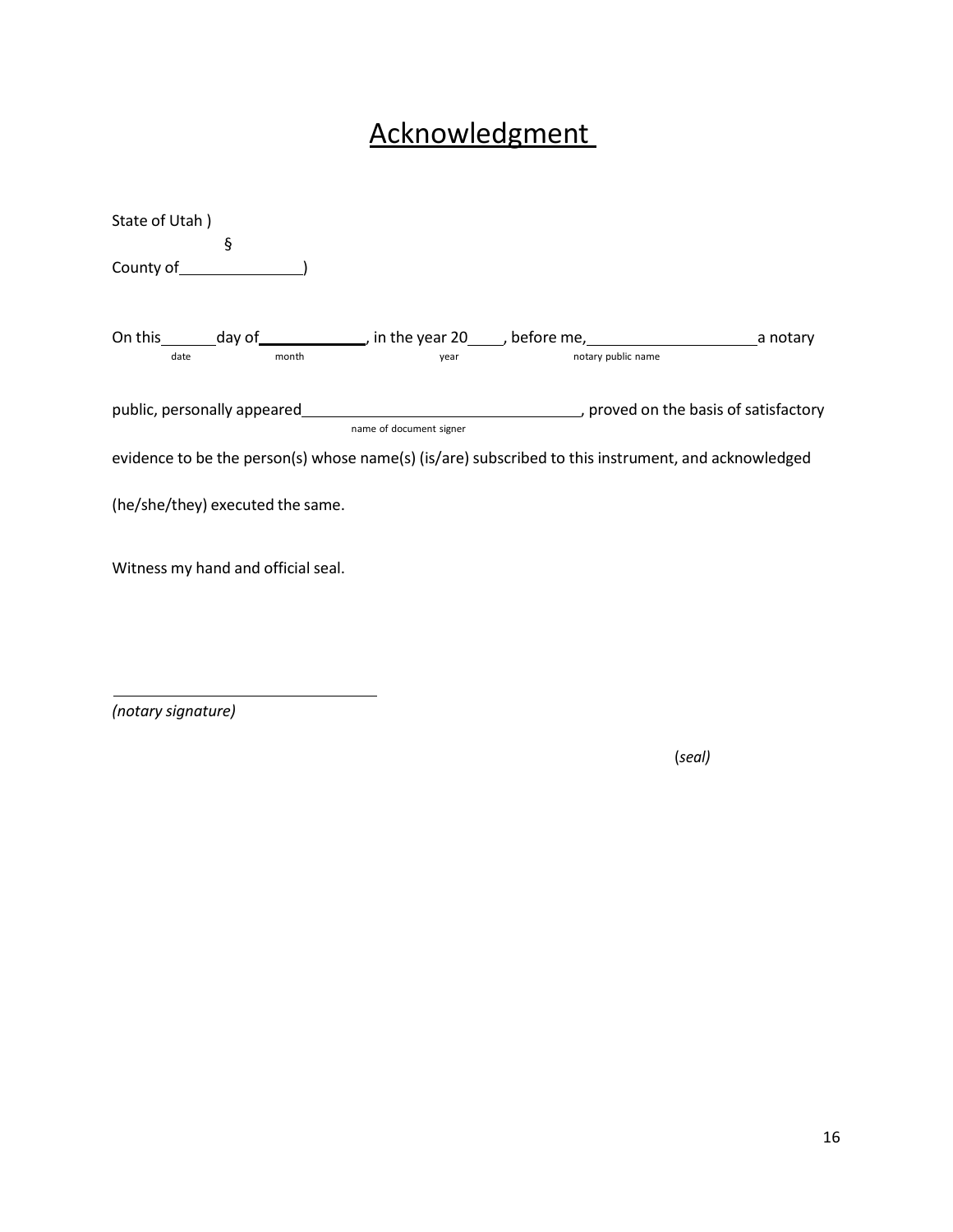# Attorney-in-Fact Acknowledgment

| State of Utah)<br>ş                                                                                                                                                                                                                                                                                                                      |                                |                                                                                  |
|------------------------------------------------------------------------------------------------------------------------------------------------------------------------------------------------------------------------------------------------------------------------------------------------------------------------------------------|--------------------------------|----------------------------------------------------------------------------------|
| County of <u>counts</u>                                                                                                                                                                                                                                                                                                                  |                                |                                                                                  |
| On this _______ day of ________________, in the year 20________, personally appeared before me<br>month<br>day and the control of the control of the control of the control of the control of the control of the control of the control of the control of the control of the control of the control of the control of the control of the | year                           |                                                                                  |
| person appearing before notary                                                                                                                                                                                                                                                                                                           |                                | who being by me duly sworn/affirmed, did say that he/she                         |
|                                                                                                                                                                                                                                                                                                                                          | person represented             | is the attorney-in-fact of example and that said instrument was signed on behalf |
| person represented                                                                                                                                                                                                                                                                                                                       | person appearing before notary | acknowledged to me that contains a series and acknowledged to me that            |
| he/she as such attorney-in-fact executed the same.                                                                                                                                                                                                                                                                                       |                                |                                                                                  |

*(notary signature)*

*(notary seal)*

**NOTE:** The Attorney-in-Fact would sign the signer's name on the document AND must also sign his/her name as "attorney-in-fact."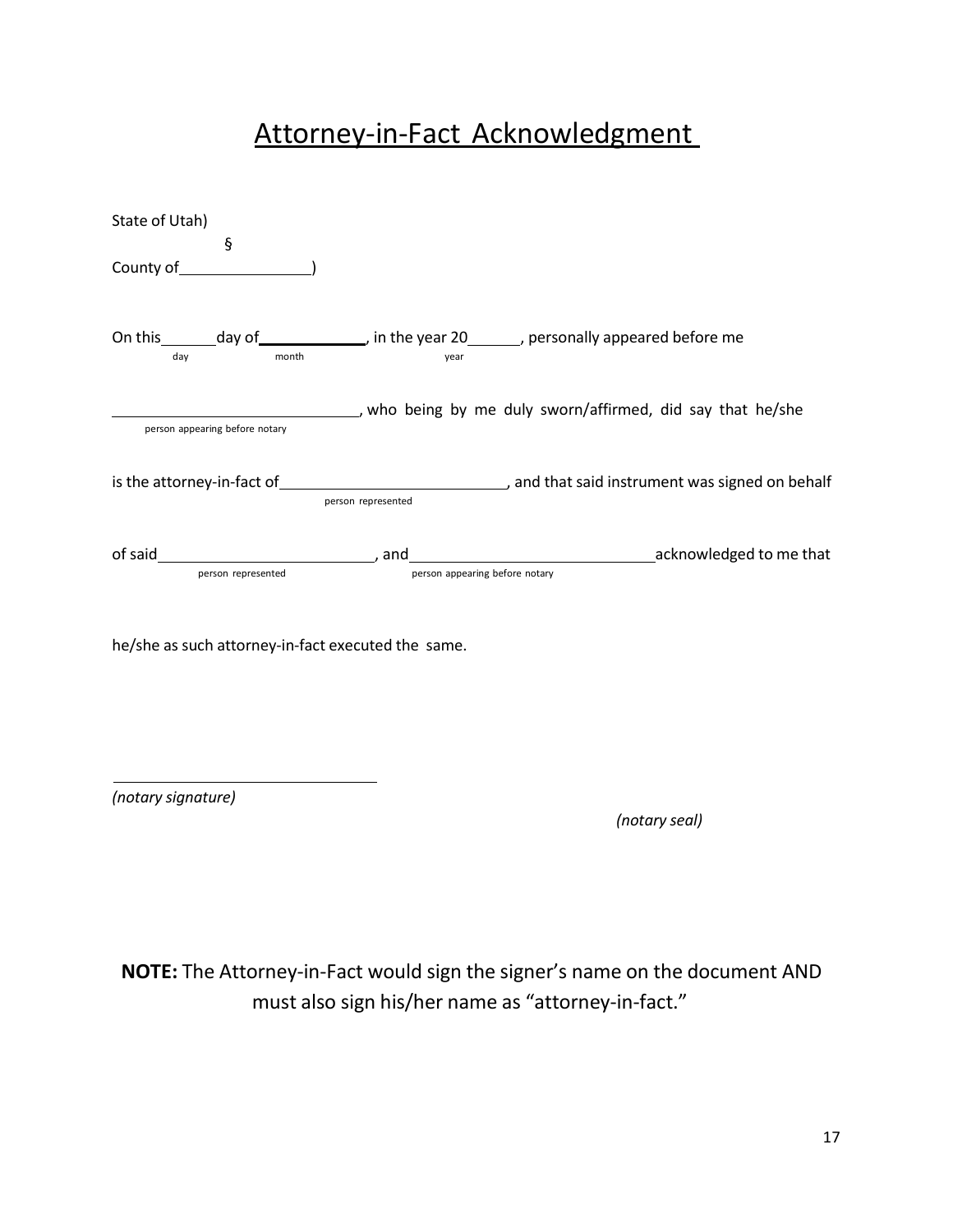# Copy Certification

| State of Utah)                                        |       |      |                                                                                                 |
|-------------------------------------------------------|-------|------|-------------------------------------------------------------------------------------------------|
| ş                                                     |       |      |                                                                                                 |
| County of                                             |       |      |                                                                                                 |
| date                                                  | month | year | On this day of and the year 20 Juliet Certify that the preceding or attached                    |
| document, is a true, exact and unaltered photocopy of |       |      | and that,<br>description of document                                                            |
|                                                       |       |      | to the best of my knowledge, the photocopied document is neither a public record nor a publicly |
| recorded document.                                    |       |      |                                                                                                 |
|                                                       |       |      |                                                                                                 |

Witness my hand and official seal.

*(notary signature)*

(*seal)*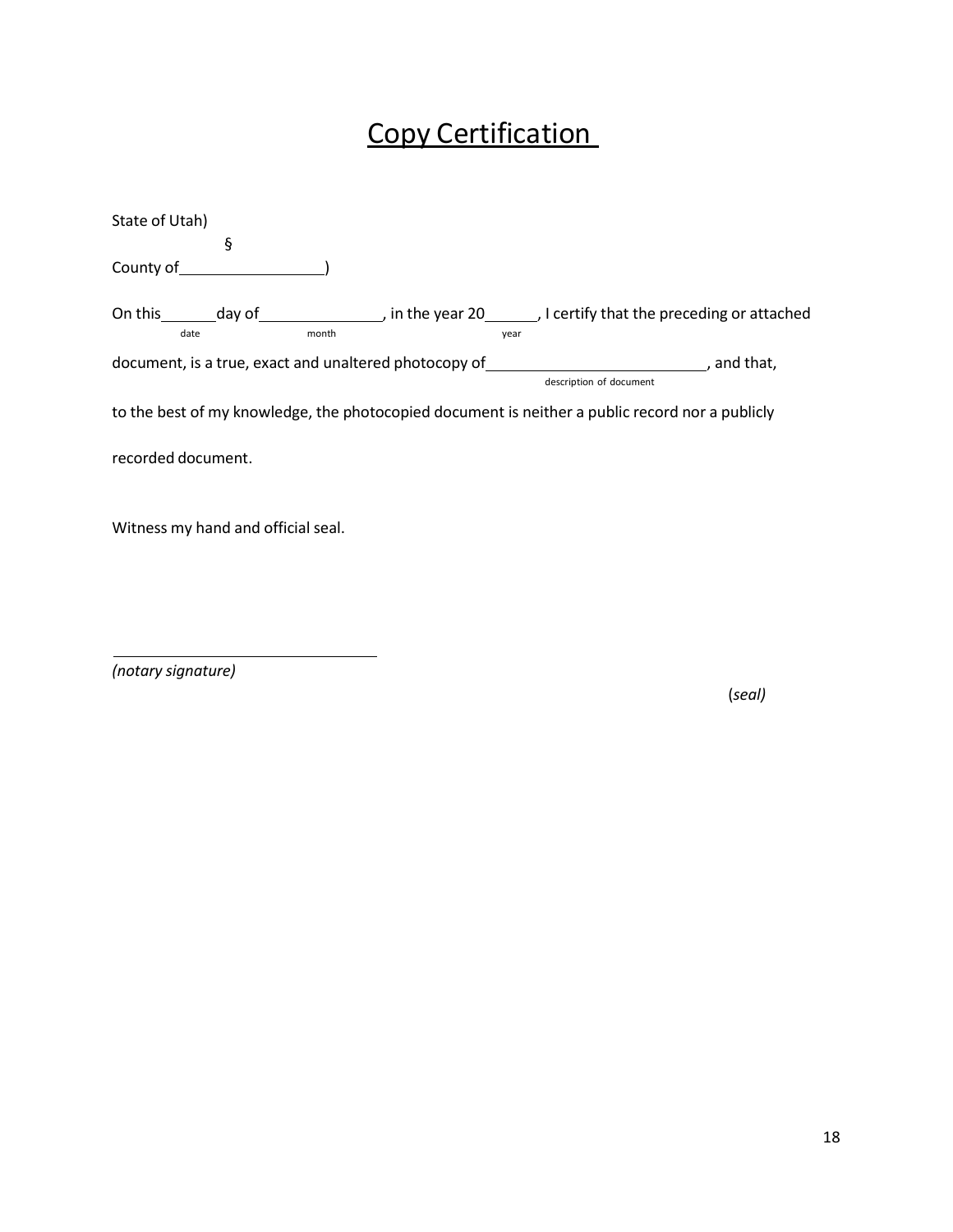# Credible Witness Acknowledgment

| State of Utah)                     |                                                                                                                |  |  |
|------------------------------------|----------------------------------------------------------------------------------------------------------------|--|--|
| ş                                  |                                                                                                                |  |  |
| County of <u>counts</u>            |                                                                                                                |  |  |
| month<br>date                      | On this ________ day of ________________, in the year 20_______, personally appeared before me<br>year         |  |  |
|                                    | and satisfactorily proved to be the signer of the above document proved to be the signer of the above document |  |  |
| name of document signer            |                                                                                                                |  |  |
|                                    |                                                                                                                |  |  |
| name of credible witness           |                                                                                                                |  |  |
|                                    | and credible witness for that purpose, by me duly sworn, and (he/she) acknowledged that (he/she)               |  |  |
| executed the same.                 |                                                                                                                |  |  |
| Witness my hand and official seal. |                                                                                                                |  |  |

*(notary signature)*

*(notary seal)*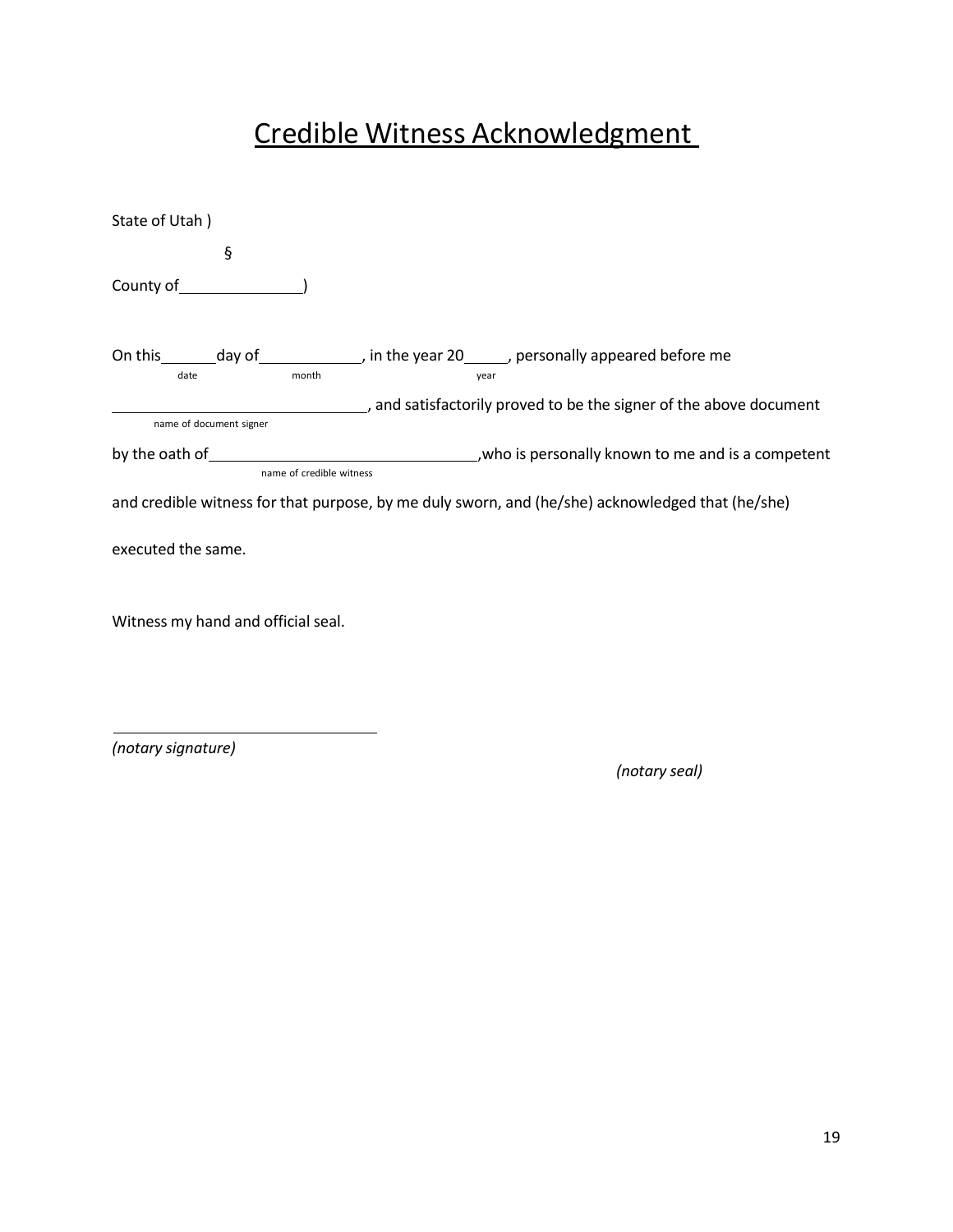## **Jurat**

| State of Utah)<br>ş                       |      |    |       |                  |      |    |
|-------------------------------------------|------|----|-------|------------------|------|----|
| County of                                 |      |    |       |                  |      |    |
| Subscribed and sworn to before me on this | date | οf | month | , in the year 20 | year | by |
| name of document signer                   |      |    |       |                  |      |    |

Witness my hand and official seal.

*(notary signature)*

(*seal)*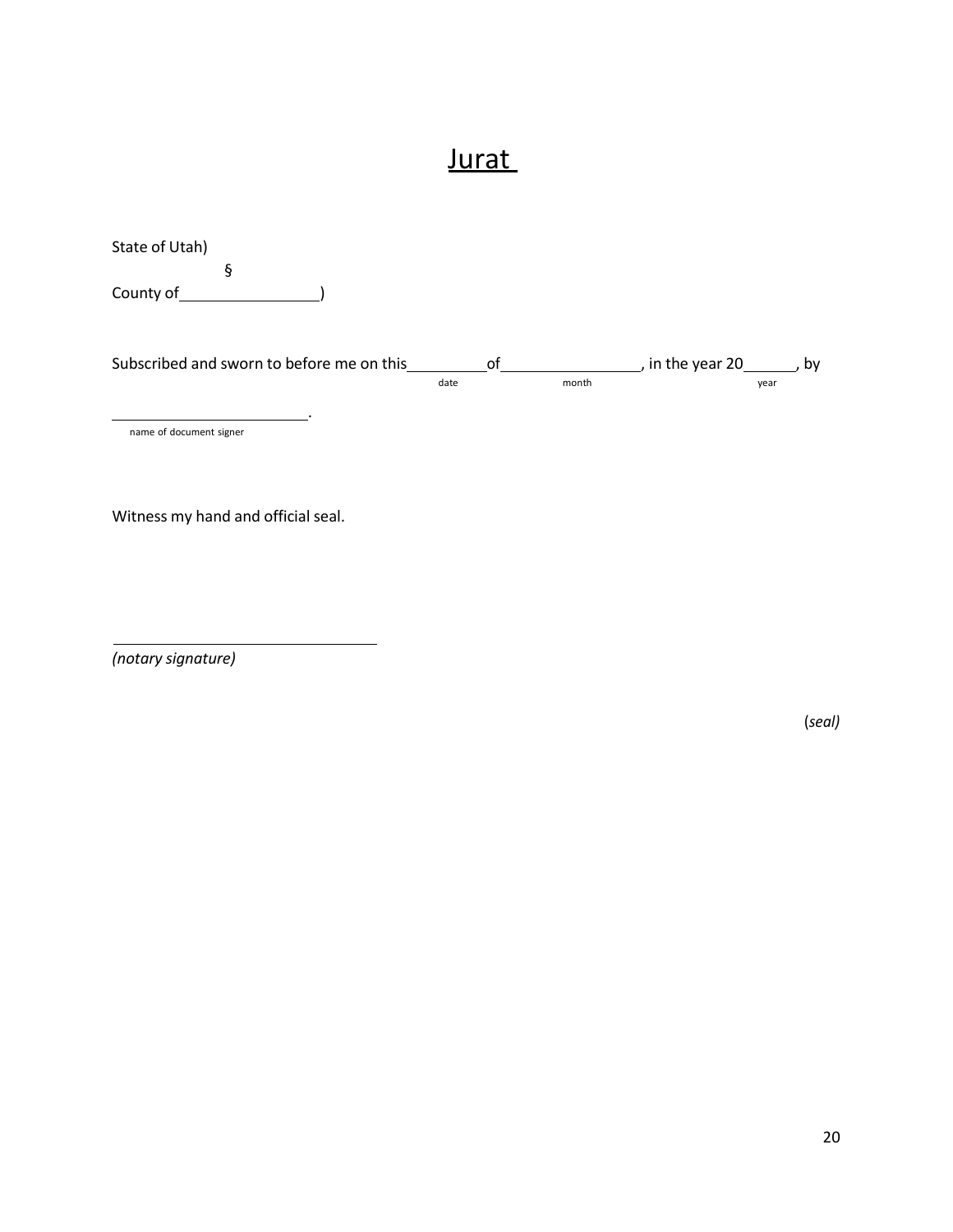### Signature Witnessing

State of Utah) § County of ) On this \_ day of \_ , in the year \_ , before me, \_ date month month year year and the manner of the manner of the manner of the manner of the manner of the manner of the manner of the manner of the manner of the manner of the manner of the manner of the manner of the manne notary public personally appeared name of document signer , proved to me through satisfactory evidence of identification, which was form of identification to be the person whose name is signed on

the preceding or attached document in my presence.

(*notary signature*) *(seal)*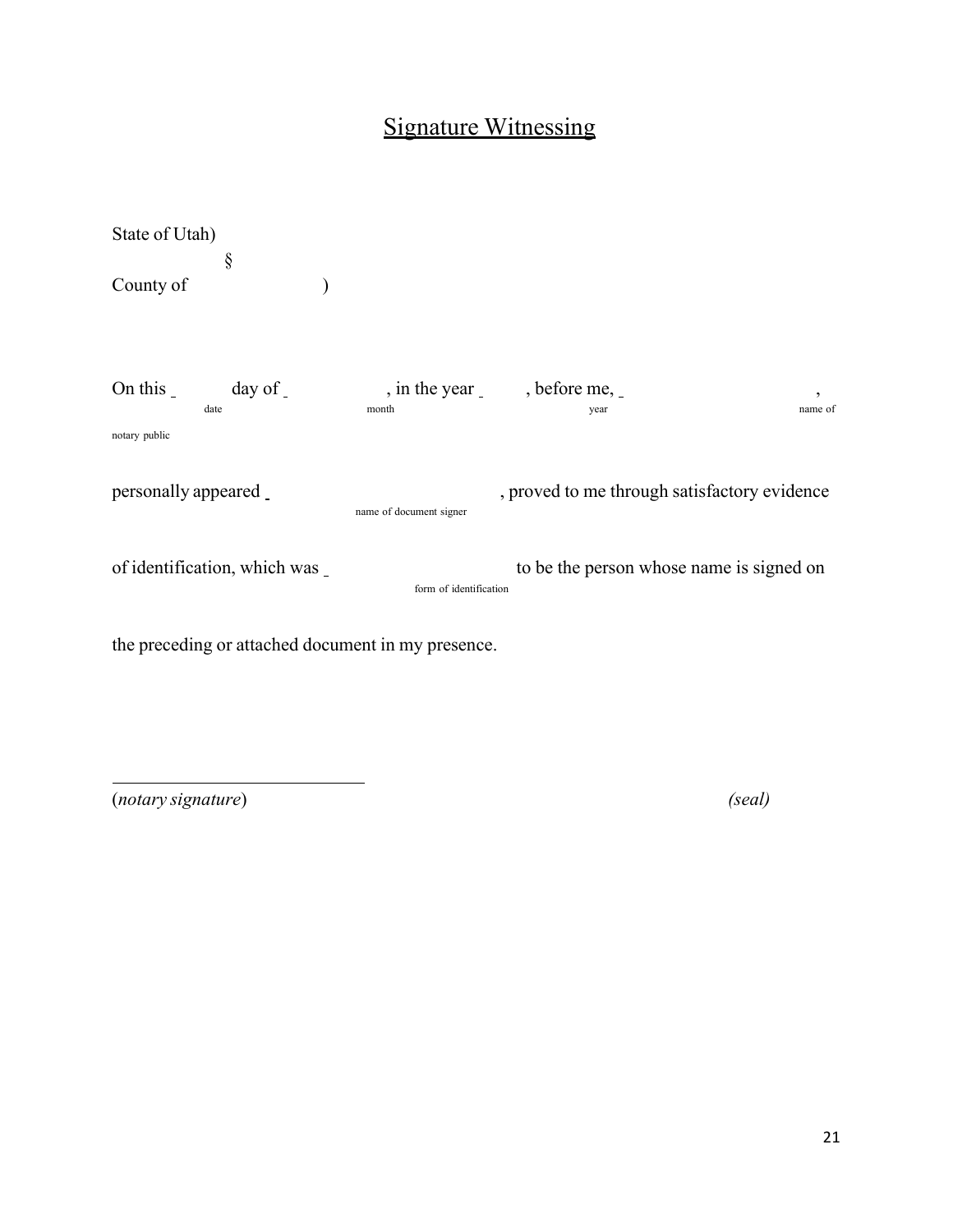# Corporate Acknowledgment

| State of Utah)                                                                                                                            |                         |                                                                                                   |
|-------------------------------------------------------------------------------------------------------------------------------------------|-------------------------|---------------------------------------------------------------------------------------------------|
| ş                                                                                                                                         |                         |                                                                                                   |
|                                                                                                                                           |                         |                                                                                                   |
| On this _______ day of ________________, in the year 20_______, personally appeared before me<br>month<br>date<br>name of document signer | year                    | whose identity is personally known to me (or proven on the basis of                               |
|                                                                                                                                           |                         |                                                                                                   |
| satisfactory evidence) and who by me duly sworn/affirmed, did say that he/she is the                                                      |                         |                                                                                                   |
|                                                                                                                                           |                         |                                                                                                   |
| title of office                                                                                                                           | name of corporation     |                                                                                                   |
|                                                                                                                                           |                         | signed by him/her in behalf of said Corporation by Authority of its Bylaws, or (Resolution of its |
|                                                                                                                                           |                         |                                                                                                   |
|                                                                                                                                           | name of document signer |                                                                                                   |
| said Corporation executed the same.                                                                                                       |                         |                                                                                                   |
| Witness my hand and official seal.                                                                                                        |                         |                                                                                                   |
|                                                                                                                                           |                         |                                                                                                   |
|                                                                                                                                           |                         |                                                                                                   |
|                                                                                                                                           |                         |                                                                                                   |

*(notary signature)*

*(notary seal)*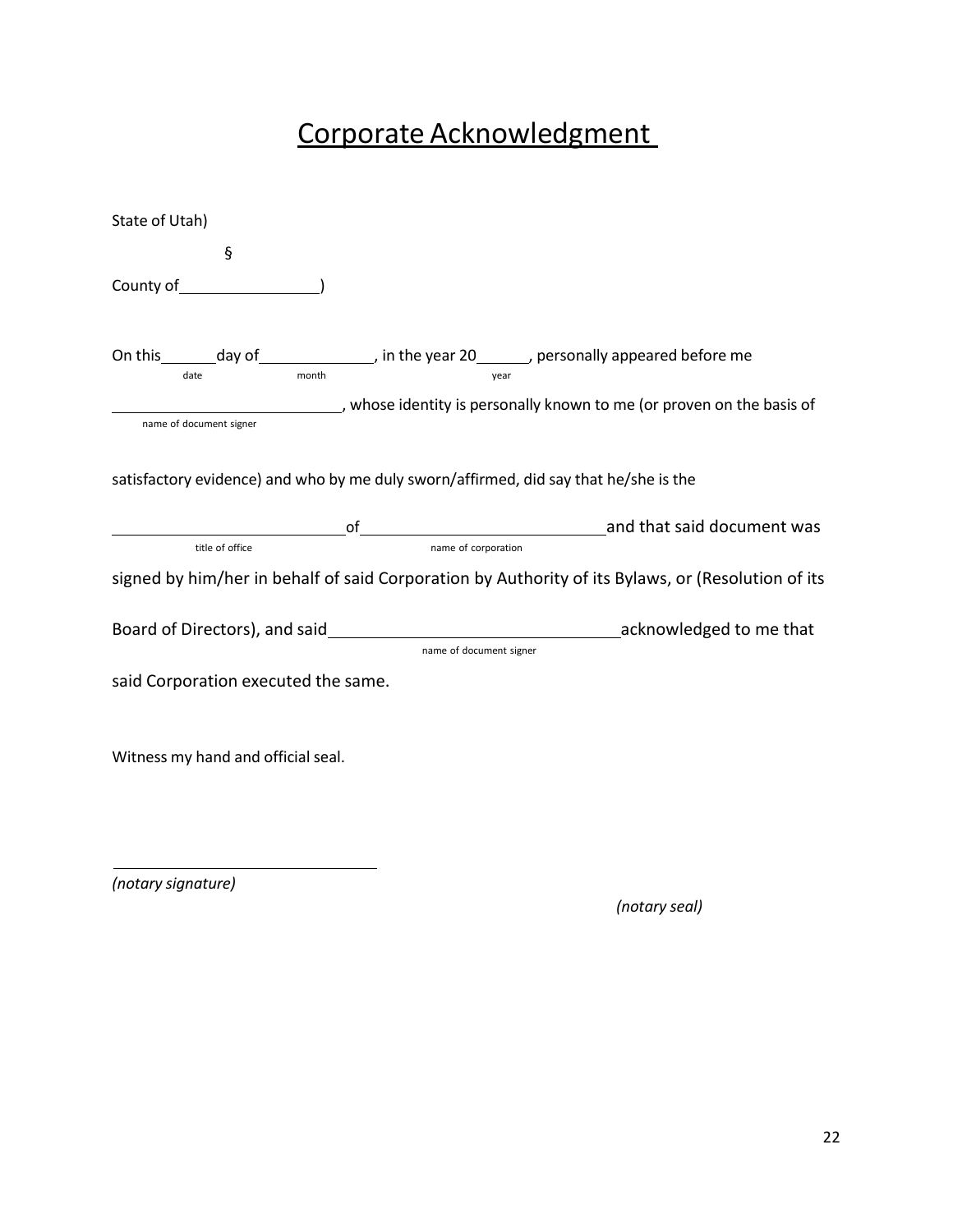*\*updated 11/6/2019*

### Utah Code

### **Chapter 1 Notaries Public Reform Act**

### **46-1-1 Short title.**

This chapter is known as the "Notaries Public Reform Act."

Repealed and Re-enacted by Chapter 222, 1988 General Session

### **46-1-2 Definitions.**

As used in this chapter:

- (1) "Acknowledgment" means a notarial act in which a notary certifies that a signer, whose identity is personally known to the notary or proven on the basis of satisfactory evidence, has admitted, in the presence of the notary, to voluntarily signing a document for the document's stated purpose.
- (2) "Before me" means that an individual appears in the presence of the notary.
- (3) "Commission" means:
	- (a) to empower to perform notarial acts; or
	- (b) the written document that gives authority to perform notarial acts, including the Certificate of Authority of Notary Public that the lieutenant governor issues to a notary.
- (4) "Copy certification" means a notarial act in which a notary certifies that a photocopy is an accurate copy of a document that is neither a public record nor publicly recorded.
- (5) "Electronic recording" means the audio and video recording, described in Subsection 46-1-3.6(3), of a remote notarization.
- (6) "Electronic seal" means an electronic version of the seal described in Section 46-1-16, that conforms with rules made under Subsection 46-1-3.7(1)(d), that a remote notary may attach to a notarial certificate to complete a remote notarization.
- (7) "Electronic signature" means the same as that term is defined in Section 46-4-102.
- (8) "In the presence of the notary" means that an individual:
	- (a) is physically present with the notary in close enough proximity to see and hear the notary; or
	- (b) communicates with a remote notary by means of an electronic device or process that:
		- (i) allows the individual and remote notary to communicate with one another simultaneously by sight and sound; and
		- (ii) complies with rules made under Section 46-1-3.7.
- (9) "Jurat" means a notarial act in which a notary certifies:
	- (a) the identity of a signer who:
		- (i) is personally known to the notary; or
		- (ii) provides the notary satisfactory evidence of the signer's identity;
	- (b) that the signer affirms or swears an oath attesting to the truthfulness of a document; and
	- (c) that the signer voluntarily signs the document in the presence of the notary.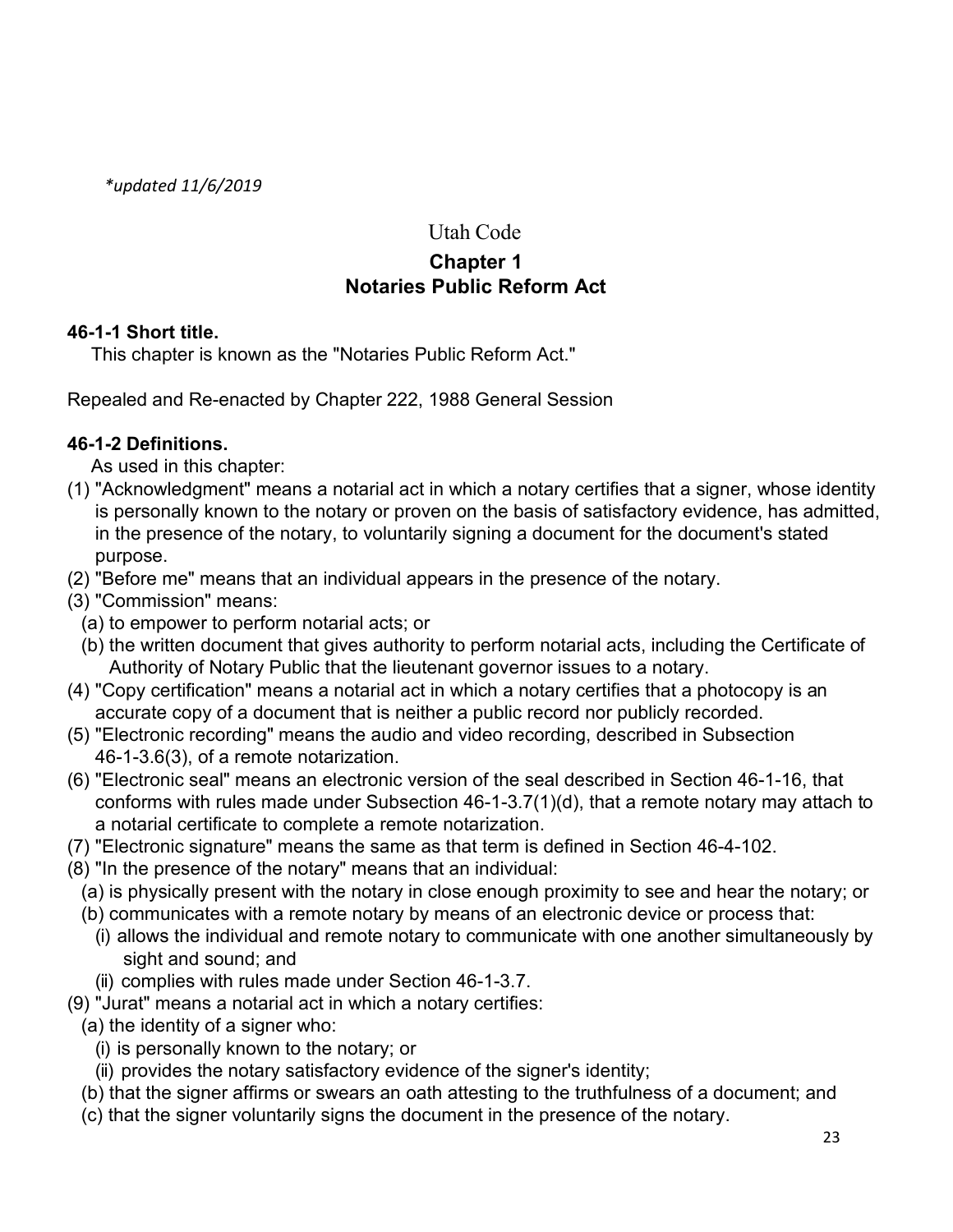- (10) "Notarial act" or "notarization" means an act that a notary is authorized to perform under Section 46-1-6.
- (11) "Notarial certificate" means the affidavit described in Section 46-1-6.5 that is:
	- (a) a part of or attached to a notarized document; and
	- (b) completed by the notary and bears the notary's signature and official seal.

(12)

- (a) "Notary" means an individual commissioned to perform notarial acts under this chapter.
- (b) "Notary" includes a remote notary.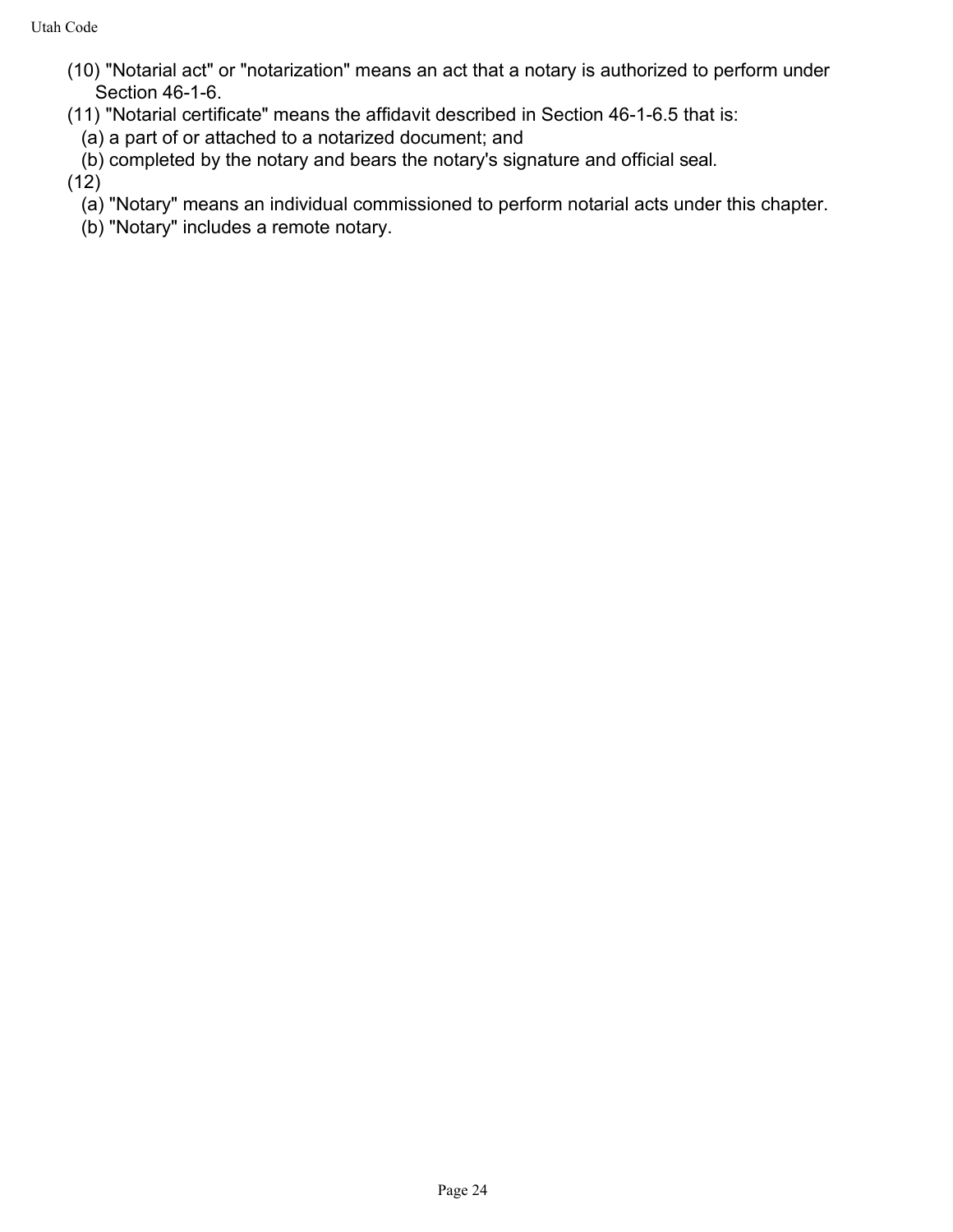- (13) "Oath" or "affirmation" means a notarial act in which a notary certifies that a person made a vow or affirmation in the presence of the notary on penalty of perjury.
- (14) "Official misconduct" means a notary's performance of any act prohibited or failure to perform any act mandated by this chapter or by any other law in connection with a notarial act. (15) (15)
	- (a) "Official seal" means the seal described in Section 46-1-16 that a notary may attach to a notarial certificate to complete a notarization.
	- (b) "Official seal" includes an electronic seal.
- (16) "Personally known" means familiarity with an individual resulting from interactions with that individual over a period of time sufficient to eliminate every reasonable doubt that the individual has the identity claimed.
- (17) "Remote notarization" means a notarial act performed by a remote notary in accordance with this chapter for an individual who is not in the physical presence of the remote notary at the time the remote notary performs the notarial act.
- (18) "Remote notary" means a notary that holds an active remote notary certification under Section 46-1-3.5.
- (19) (19)
	- (a) "Satisfactory evidence of identity" means:
		- (i) for both an in-person and remote notarization, identification of an individual based on:
			- (A) subject to Subsection (19)(b), valid personal identification with the individual's photograph, signature, and physical description that the United States government, any state within the United States, or a foreign government issues;
			- (B) subject to Subsection (19)(b), a valid passport that any nation issues; or
			- (C) the oath or affirmation of a credible person who is personally known to the notary and who personally knows the individual; and
		- (ii) for a remote notarization only, a third party's affirmation of an individual's identity in accordance with rules made under Section 46-1-3.7 by means of:
			- (A) dynamic knowledge-based authentication, which may include requiring the individual to answer questions about the individual's personal information obtained from public or proprietary data sources; or
			- (B) analysis of the individual's biometric data, which may include facial recognition, voiceprint analysis, or fingerprint analysis.
	- (b) "Satisfactory evidence of identity," for a remote notarization, requires the identification described in Subsection (19)(a)(i)(A) or passport described in Subsection (19)(a)(i)(B) to be verified through public or proprietary data sources in accordance with rules made under Section 46-1-3.7.
	- (c) "Satisfactory evidence of identity" does not include:
		- (i) a driving privilege card under Subsection 53-3-207(10); or
		- (ii) another document that is not considered valid for identification.
- (20) "Signature witnessing" means a notarial act in which an individual:
	- (a) appears in the presence of the notary and presents a document;
	- (b) provides the notary satisfactory evidence of the individual's identity, or is personally known to the notary; and
	- (c) signs the document in the presence of the notary.

Amended by Chapter 192, 2019 General Session

### **46-1-3 Qualifications -- Application for notarial commission required -- Term.**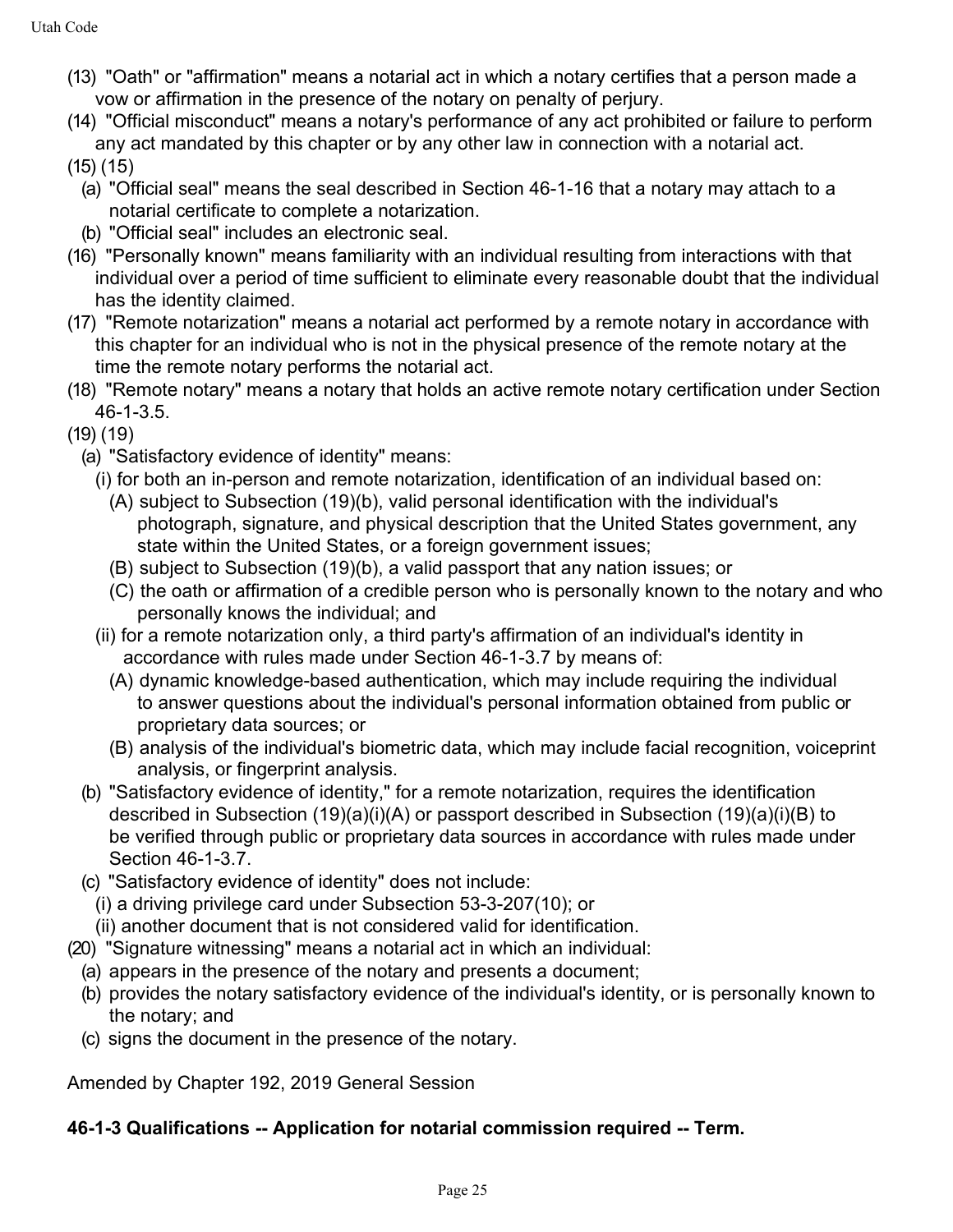- (1) Except as provided in Subsection (4), and subject to Section 46-1-3.5, the lieutenant governor shall commission as a notary any qualified person who submits an application in accordance with this chapter.
- (2) To qualify for a notarial commission an individual shall:
	- (a) be at least 18 years old;
	- (b) lawfully reside in the state for at least 30 days immediately before the individual applies for a notarial commission;
	- (c) be able to read, write, and understand English;
	- (d) submit an application to the lieutenant governor containing no significant misstatement or omission of fact, that includes:
		- (i) the individual's:
			- (A) name as it will appear on the commission;
			- (B) residential address;
			- (C) business address;
			- (D) daytime telephone number; and
			- (E) date of birth;
		- (ii) an affirmation that the individual meets the requirements of this section;
		- (iii) an indication of any criminal convictions the individual has received, including a plea of admission or no contest;
		- (iv) all issuances, denials, revocations, suspensions, restrictions, and resignations of a notarial commission or other professional license involving the applicant in this or any other state;
		- (v) an indication that the individual has passed the examination described in Subsection (6); and
		- (vi) payment of an application fee that the lieutenant governor establishes in accordance with Section 63J-1-504;
	- $(e)(e)$ 
		- (i) be a United States citizen; or
		- (ii) have permanent resident status under Section 245 of the Immigration and Nationality Act; and
	- (f) submit to a background check described in Subsection (3).
- (3)
	- (a) The lieutenant governor shall:
		- (i) request the Department of Human Resource Management to perform a criminal background check under Subsection 53-10-108(16) on each individual who submits an application under this section;
		- (ii) require an individual who submits an application under this section to provide a signed waiver on a form provided by the lieutenant governor that complies with Subsection 53-10-108(4); and
		- (iii) provide the Department of Human Resource Management the personal identifying information of each individual who submits an application under this section.
	- (b) The Department of Human Resource Management shall:
		- (i) perform a criminal background check under Subsection 53-10-108(16) on each individual described in Subsection (3)(a)(i); and
		- (ii) provide to the lieutenant governor all information that pertains to the individual described in Subsection (3)(a)(i) that the department identifies or receives as a result of the background check.
- (4) The lieutenant governor may deny an application based on:
	- (a) the applicant's conviction for a crime involving dishonesty or moral turpitude;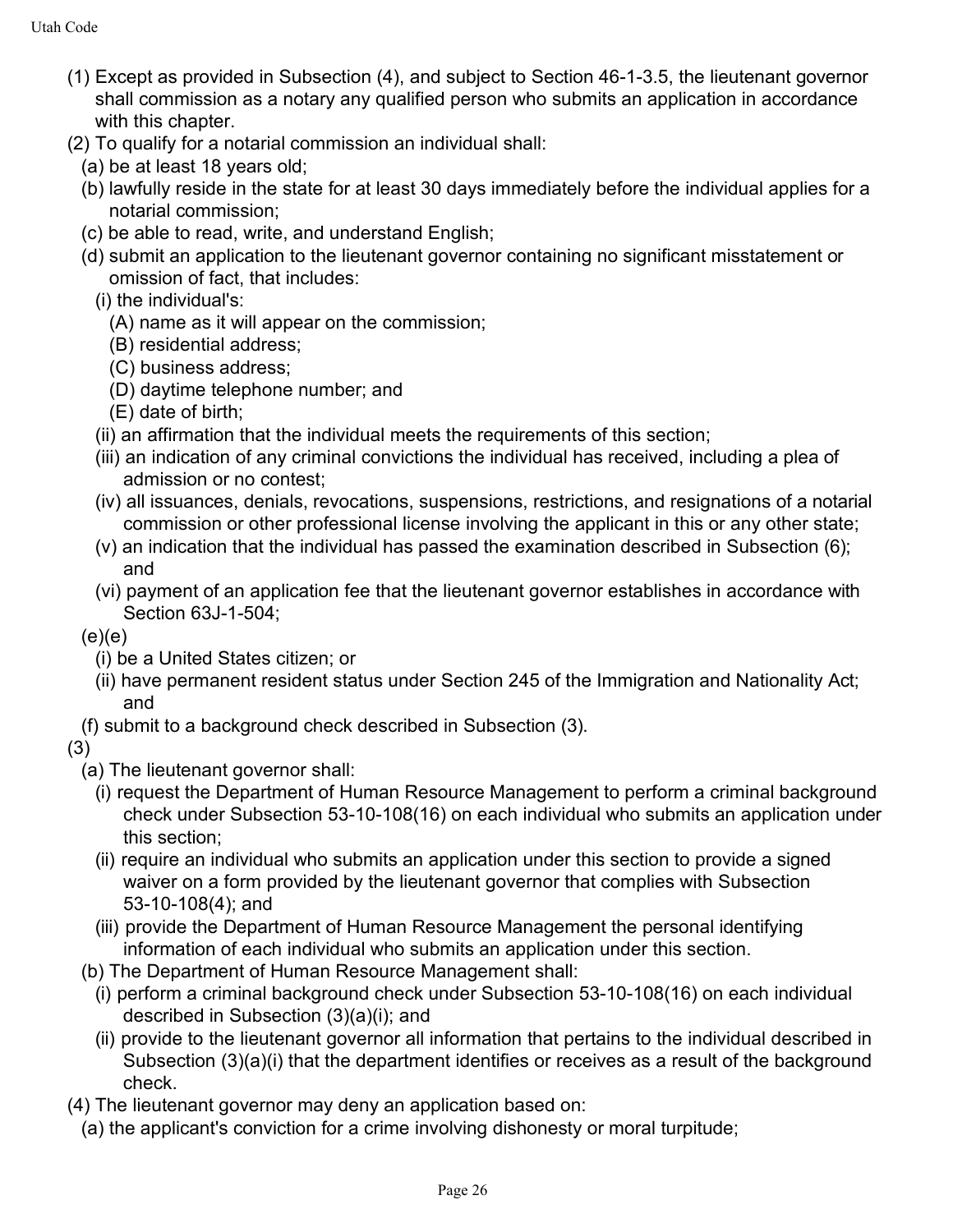- (b) any revocation, suspension, or restriction of a notarial commission or professional license issued to the applicant by this or any other state;
- (c) the applicant's official misconduct while acting in the capacity of a notary; or
- (d) the applicant's failure to pass the examination described in Subsection (6).

(5)

- (a) An individual whom the lieutenant governor commissions as a notary:
	- (i) may perform notarial acts in any part of the state for a term of four years, unless the person resigns or the commission is revoked or suspended under Section 46-1-19; and
	- (ii) except through a remote notarization performed in accordance with this chapter, may not perform a notarial act for another individual who is outside of the state.
- $(b)(b)$ 
	- (i) After an individual's commission expires, the individual may not perform a notarial act until the individual obtains a new commission.
	- (ii) An individual whose commission expires and who wishes to obtain a new commission shall submit a new application, showing compliance with the requirements of this section.
- (6)
	- (a) Each applicant for a notarial commission shall take an examination that the lieutenant governor approves and submit the examination to a testing center that the lieutenant governor designates for purposes of scoring the examination.
	- (b) The testing center that the lieutenant governor designates shall issue a written acknowledgment to the applicant indicating whether the applicant passed or failed the examination.
- (7)
	- (a) A notary shall maintain permanent residency in the state during the term of the notary's notarial commission.
	- (b) A notary who does not maintain permanent residency under Subsection (7)(a) shall resign the notary's notarial commission in accordance with Section 46-1-21.

Amended by Chapter 192, 2019 General Session

### **46-1-3.5 Remote notary qualifications -- Application -- Authority.**

- (1) An individual commissioned as a notary, or an individual applying to be commissioned as a notary, under Section 46-1-3 may apply to the lieutenant governor for a remote notary certification under this section.
- (2) The lieutenant governor shall certify an individual to perform remote notarizations as a remote notary if the individual:
	- (a) complies with Section 46-1-3 to become a commissioned notary;
	- (b) submits to the lieutenant governor, on a form created by the lieutenant governor, a correctly completed application for a remote notary certification; and
- (c) pays to the lieutenant governor the application fee described in Subsection (4).
- (3) The lieutenant governor shall ensure that the application described in Subsection (2)(b) requires an applicant to:
	- (a) list the applicant's name as it appears or will appear on the applicant's notarial commission;
	- (b) agree to comply with the provisions of this chapter, and rules made under Section 46-1-3.7, that relate to a remote notarization; and
	- (c) provide the applicant's email address.
- (4) The lieutenant governor may establish and charge a fee in accordance with Section 63J-1-504 to an individual who seeks to obtain remote notary certification under this section.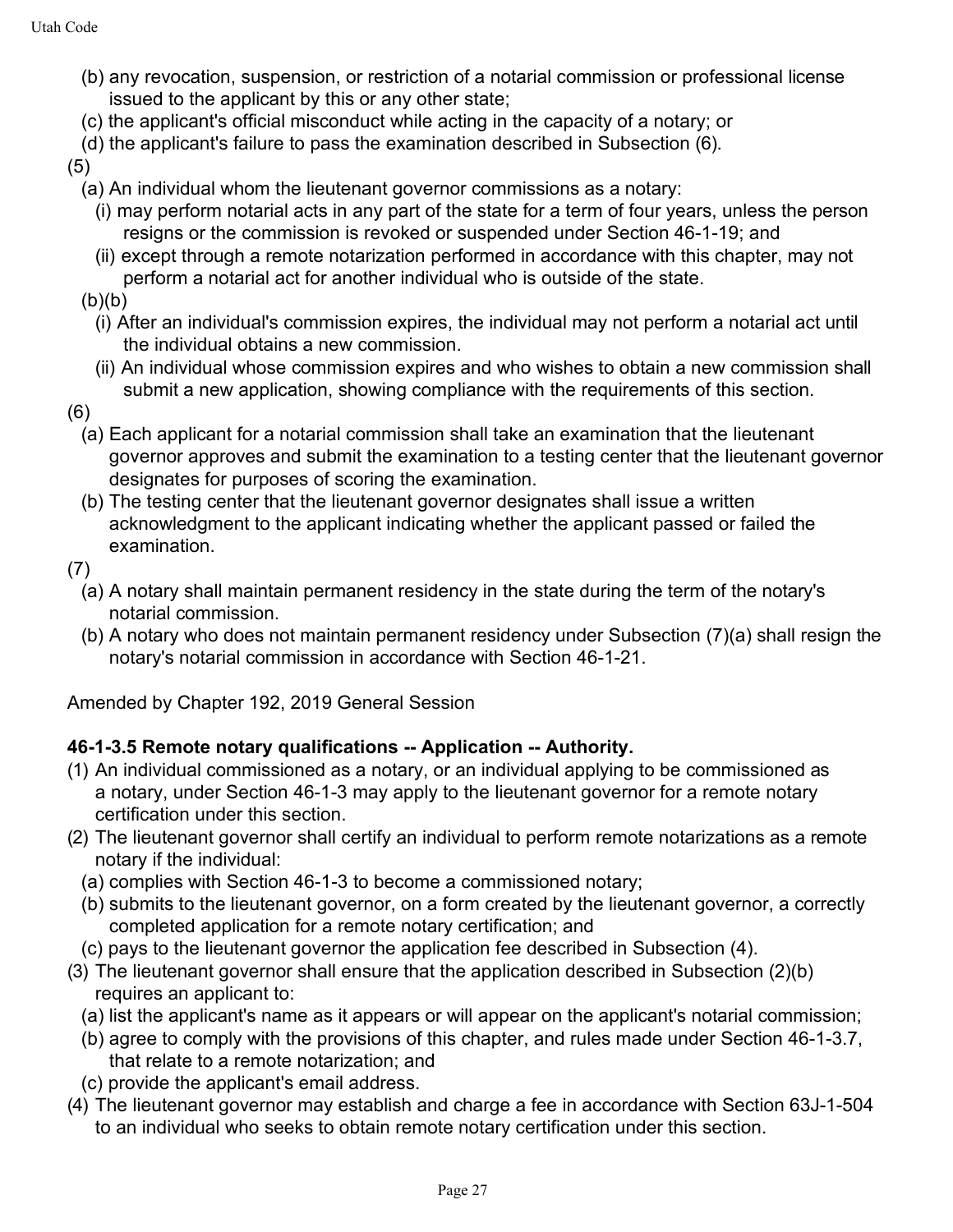Enacted by Chapter 192, 2019 General Session

### **46-1-3.6 Remote notarization procedures.**

- (1) A remote notary who receives a remote notary certification under Section 46-1-3.5 may perform a remote notarization if the remote notary is physically located in this state.
- (2) A remote notary that performs a remote notarization for an individual that is not personally known to the remote notary shall, at the time the remote notary performs the remote notarization, establish satisfactory evidence of identity for the individual by:
	- (a) communicating with the individual using an electronic device or process that:
		- (i) allows the individual and remote notary to communicate with one another simultaneously by sight and sound; and
		- (ii) complies with rules made under Section 46-1-3.7; and
	- (b) requiring the individual to transmit to the remote notary an image of a form of identification described in Subsection 46-1-2(19)(a)(i)(A) or passport described in Subsection 46-1-2(19) (a)(i)(B) that is of sufficient quality for the remote notary to establish satisfactory evidence of identity.
- $(3)(3)$ 
	- (a) A remote notary shall create an audio and video recording of the performance of each remote notarization and store the recording in accordance with Sections 46-1-14 and 46-1-15.
	- (b) A remote notary shall take reasonable steps, consistent with industry standards, to ensure that any non-public data transmitted or stored in connection with a remote notarization performed by the remote notary is secure from unauthorized interception or disclosure.
- (4) Notwithstanding any other provision of law, a remote notarization lawfully performed under this chapter satisfies any provision of state law that requires an individual to personally appear before, or be in the presence of, a notary at the time the notary performs a notarial act.

Enacted by Chapter 192, 2019 General Session

### **46-1-3.7 Rulemaking authority for remote notarization.**

- (1) The director of elections in the Office of the Lieutenant Governor may make rules in accordance with Title 63G, Chapter 3, Utah Administrative Rulemaking Act, regarding standards for and types of:
	- (a) electronic software and hardware that a remote notary may use to:
		- (i) perform a remote notarization; and
		- (ii) keep an electronic journal under Section 46-1-13;
	- (b) public and proprietary data sources that a remote notary may use to establish satisfactory evidence of identity under Subsection 46-1-2(19)(b);
	- (c) dynamic knowledge-based authentication or biometric data analysis that a remote notary may use to establish satisfactory evidence of identity under Subsection 46-1-2(19)(a)(ii); and
- (d) electronic seals a remote notary may use to complete an electronic notarial certificate.
- (2) When making a rule under this section, the director of elections in the Office of the Lieutenant Governor shall review and consider standards recommended by one or more national organizations that address the governance or operation of notaries.

Enacted by Chapter 192, 2019 General Session

### **46-1-4 Bond.**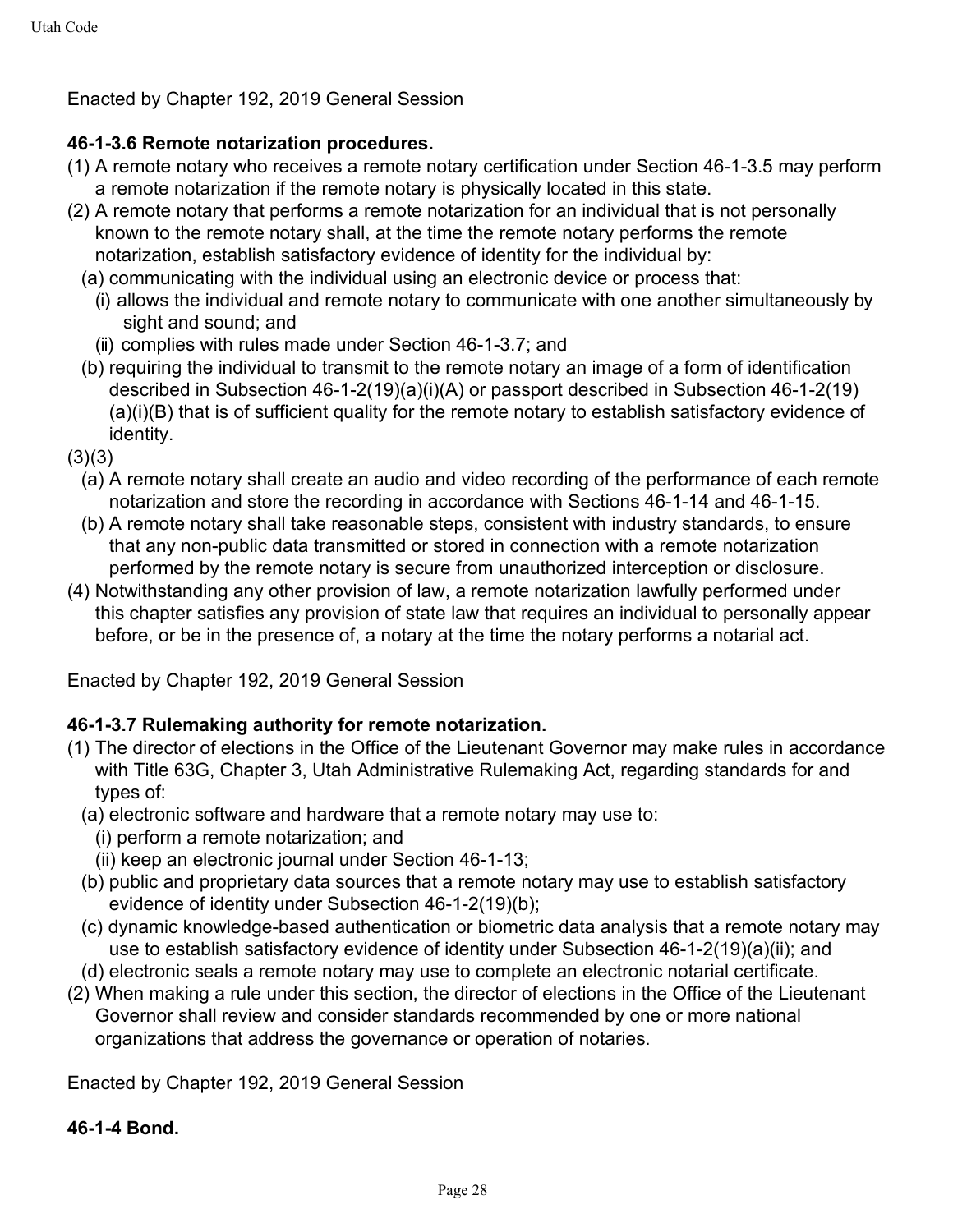- (1) A notarial commission is not effective until:
	- (a) the notary named in the commission takes a constitutional oath of office and files a \$5,000 bond with the lieutenant governor that:
		- (i) a licensed surety executes for a term of four years beginning on the commission's effective date and ending on the commission's expiration date; and
		- (ii) conditions payment of bond funds to any person upon the notary's misconduct while acting in the scope of the notary's commission; and
- (b) the lieutenant governor approves the oath and bond described in Subsection (1)(a).
- (2) In addition to the requirements described in Subsection (1), a remote notary certification described in Section 46-1-3.5 is not effective until:
	- (a) the notary named in the remote notary certification files with the lieutenant governor evidence that the notary has obtained \$5,000 of bond coverage, in addition to the bond coverage described in Subsection (1)(a), that:
		- (i) a licensed surety executes for a term that begins on the certification's effective date and ends on the remote notary's commission's expiration date; and
		- (ii) conditions payment of bond funds to any person upon the remote notary's misconduct while acting in the scope of the remote notary's commission; and
	- (b) the lieutenant governor approves the additional bond coverage described in Subsection (2) (a).

Amended by Chapter 192, 2019 General Session

### **46-1-6 Powers and limitations.**

(1) A notary may perform the following acts:

- (a) a jurat;
- (b) an acknowledgment;
- (c) a signature witnessing;
- (d) a copy certification; and
- (e) an oath or affirmation.
- (2) A notary may not:
	- (a) perform an act as a notary that is not described in Subsection (1); or
	- (b) perform an act described in Subsection (1) if the individual for whom the notary performs the notarial act is not in the presence of the notary at the time the notary performs the act.

Amended by Chapter 192, 2019 General Session

### **46-1-6.5 Form of notarial certificate for document notarizations.**

- (1) A correctly completed affidavit in substantially the form described in this section, that is included in or attached to a document, is sufficient for the completion of a notarization under this Title 46, Chapter 1, Notaries Public Reform Act.
- (2)
	- (a) A notary shall ensure that a signer takes the following oath or makes the following affirmation before the notary witnesses the signature for a jurat:

"Do you swear or affirm under penalty of perjury that the statements in your document are true?"

(b) An affidavit for a jurat that is in substantially the following form is sufficient under Subsection  $(1)$ :

"State of Utah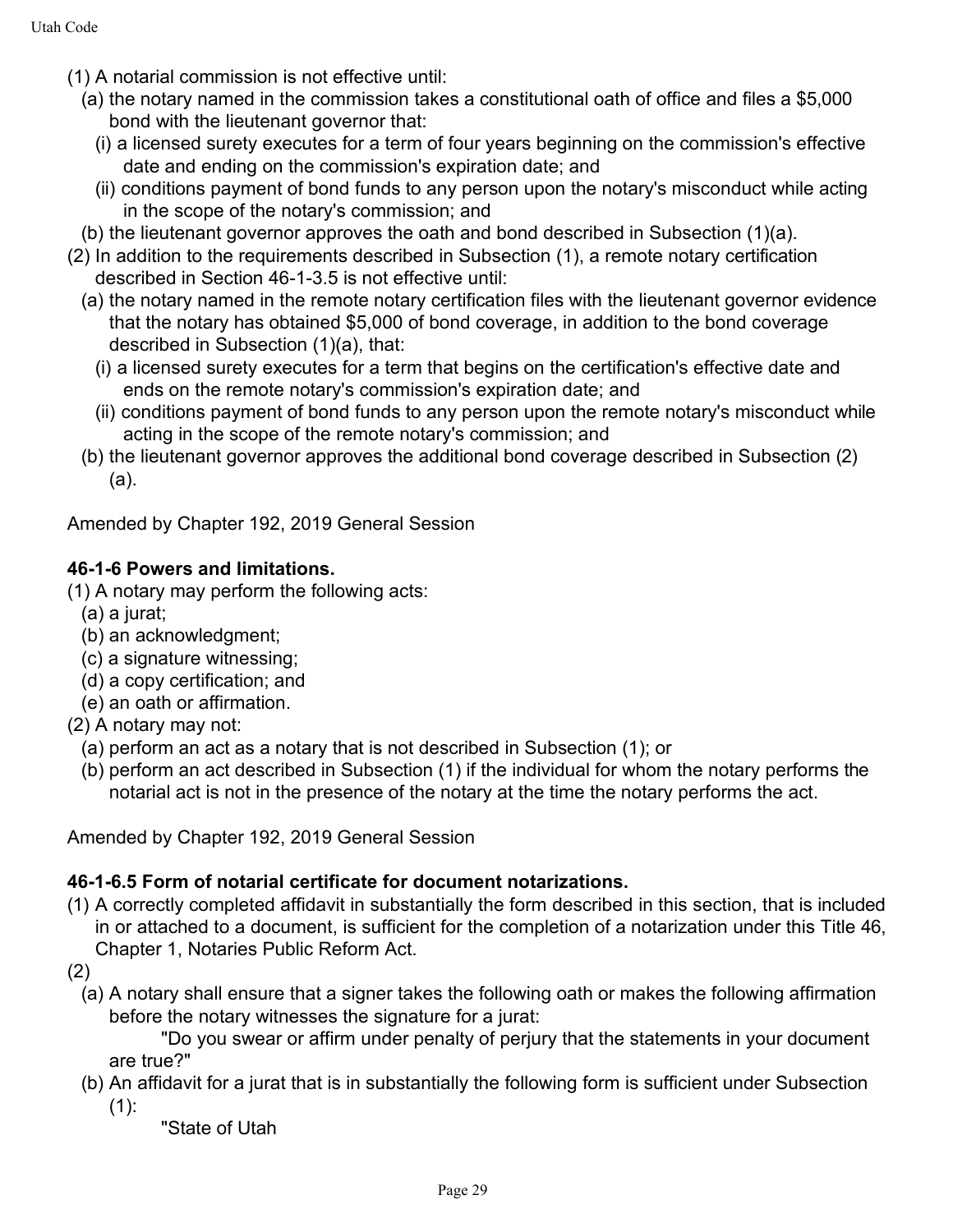§ County of

Subscribed and sworn to before me (notary public name), on this (date) day of (month), in the year (year), by (name of document signer).

( Notary's Official Seal)

Notary Signature".

(3) An affidavit for an acknowledgment that is in substantially the following form is sufficient under Subsection (1):

"State of Utah

§

County of

On this (date) day of (month), in the year (year), before me (name of notary public), a notary public, personally appeared (name of document signer), proved on the basis of satisfactory evidence to be the person(s) whose name(s) (is/are) subscribed to in this document, and acknowledged (he/she/they) executed the same. ( Notary's Official Seal)

Notary Signature".

(4) An affidavit for a copy certification that is in substantially the following form is sufficient under Subsection (1):

"State of Utah

§

County of

On this (date) day of (month), in the year (year), I certify that the preceding or attached document is a true, exact, and unaltered photocopy of (description of document), and that, to the best of my knowledge, the photocopied document is neither a public record nor a publicly recorded document.

( Notary's Official Seal)

Notary Signature".

(5) An affidavit for a signature witnessing that is in substantially the following form is sufficient under Subsection (1):

"State of Utah

§

County of

On this (date) day of (month), in the year (year), before me, (name of notary public), personally appeared (name of document signer), proved to me through satisfactory evidence of identification, which was (form of identification), to be the person whose name is signed on the preceding or attached document in my presence.( Notary's Official Seal)

Notary Signature".

(6) A remote notary shall ensure that the notarial certificate described in this section that is used for a remote notarization includes a statement that the remote notary performed the notarization remotely.

Amended by Chapter 192, 2019 General Session

### **46-1-7 Disqualifications.**

A notary may not perform a notarial act if the notary: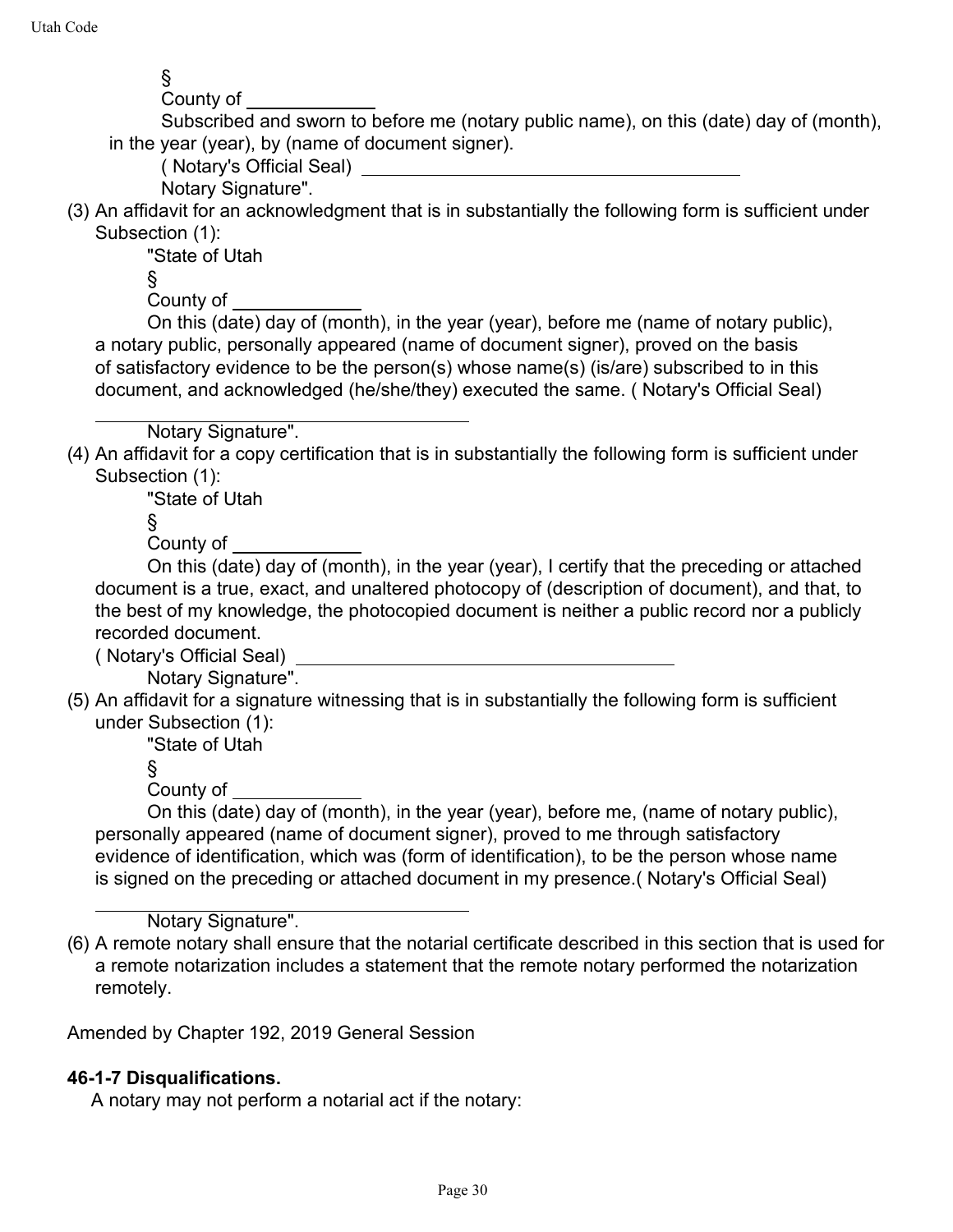- (1) is a signer of the document that is to be notarized except in case of a self-proved will as provided in Section 75-2-504;
- (2) is named in the document that is to be notarized except in the case of a:
	- (a) self-proved will as provided in Section 75-2-504;
	- (b) licensed attorney that is listed in the document only as representing a signer or another person named in the document; or
	- (c) licensed escrow agent, as defined in Section 31A-1-301, that:
		- (i) acts as the title insurance producer in signing closing documents; and
		- (ii) is not named individually in the closing documents as a grantor, grantee, mortgagor, mortgagee, trustor, trustee, vendor, vendee, lessor, lessee, buyer, or seller;
- (3) will receive direct compensation from a transaction connected with a financial transaction in which the notary is named individually as a principal; or
- (4) will receive direct compensation from a real property transaction in which the notary is named individually as a grantor, grantee, mortgagor, mortgagee, trustor, trustee, beneficiary, vendor, vendee, lessor, lessee, buyer, or seller.

Amended by Chapter 259, 2017 General Session

### **46-1-8 Impartiality.**

- (1) A notary may not influence a person to enter into or to refuse to enter into a lawful transaction involving a notarial act by the notary.
- (2) A notary shall perform notarial acts in lawful transactions for any requesting person who tenders the appropriate fee specified in Section 46-1-12.

Repealed and Re-enacted by Chapter 287, 1998 General Session

### **46-1-9 False or incomplete certificate.**

A notary may not:

- (1) execute a certificate containing a statement known by the notary to be false or materially incomplete; or
- (2) perform any notarial act with intent to deceive or defraud.

Repealed and Re-enacted by Chapter 287, 1998 General Session

### **46-1-10 Testimonials prohibited.**

A notary may not use the notary's title or official seal to endorse or promote any product, service, contest, or other offering.

Amended by Chapter 192, 2019 General Session

### **46-1-11 Prohibited acts -- Advertising.**

- (1) A nonattorney notary may not provide advice or counsel to another person concerning legal documents or legal proceedings, including immigration matters.
- (2)
	- (a)
		- (i) A nonattorney notary who advertises notarial services in any language other than English shall include in the advertisement a notice that the notary public is not an attorney.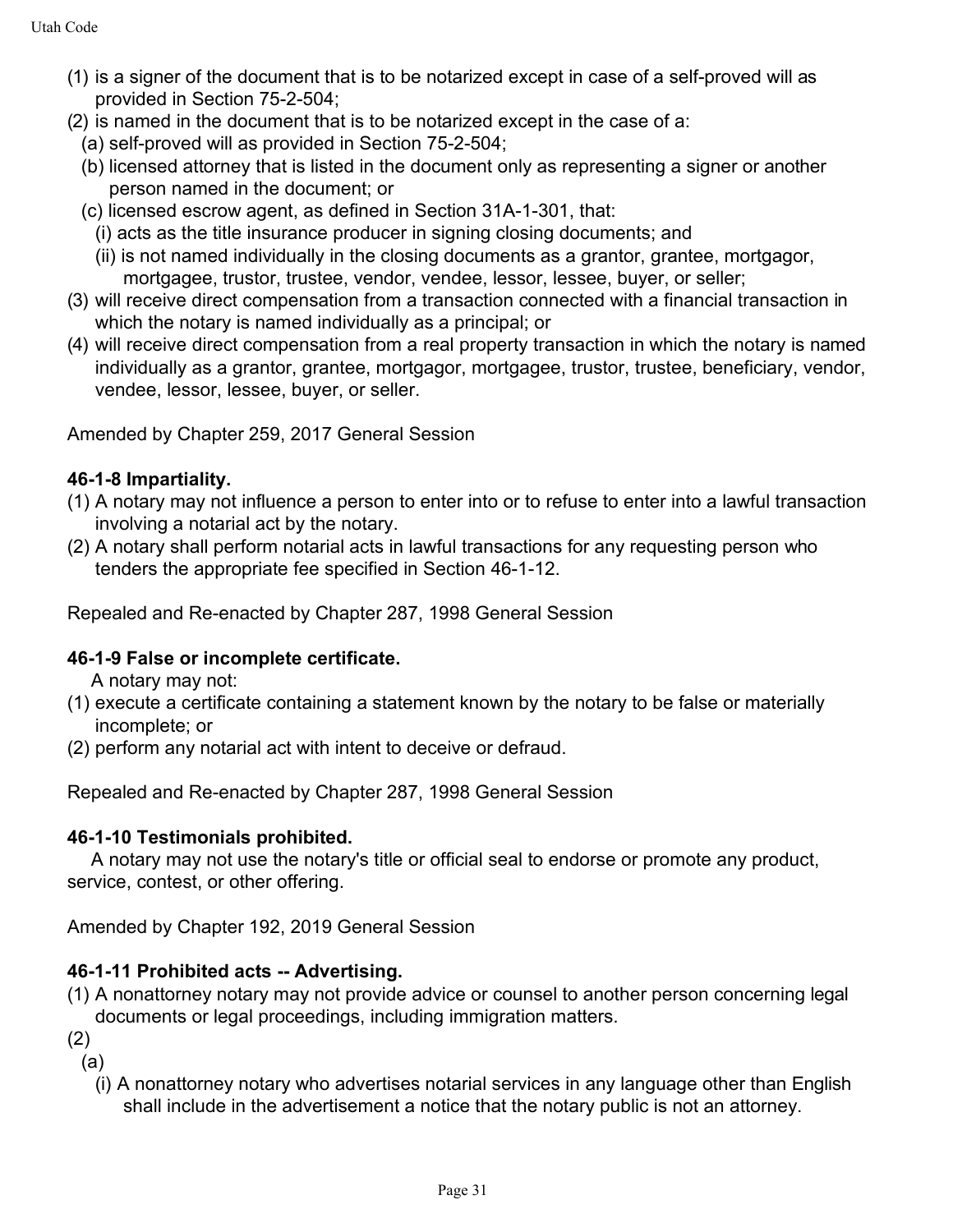(ii) The notice under Subsection (2)(a)(i) must include the fees that a notary may charge pursuant to Section 46-1-12 and the following statement:

"I AM NOT AN ATTORNEY LICENSED TO PRACTICE LAW IN UTAH AND MAY NOT GIVE LEGAL ADVICE ABOUT IMMIGRATION OR ANY OTHER LEGAL MATTER OR ACCEPT FEES FOR LEGAL ADVICE."

- (b)
	- (i) The notice required by Subsection (2)(a) shall be in English and in the language of the advertisement and in letters of a conspicuous size.
	- (ii) If the advertisement is by radio or television, the statement may be modified, but must include substantially the same message.

 $(c)(c)$ 

- (i) Literal translation of the phrase "Notary Public" into any language other than English is prohibited if the literal translation implies that the notary is a licensed attorney.
- (ii) In this Subsection  $(2)(c)$ , "literal translation" means the translation of a word or phrase without regard to the true meaning of the word or phrase in the language that is being translated.

Amended by Chapter 95, 2007 General Session

### **46-1-12 Fees and notice.**

(1)

- (a) Except as provided in Subsection (1)(b), the maximum fees a notary may charge for notarial acts are:
	- (i) for an acknowledgment, \$10 per signature;
	- (ii) for a certified copy, \$10 per page certified;
	- (iii) for a jurat, \$10 per signature;
	- (iv) for an oath or affirmation without a signature, \$10 per person; and
	- (v) for each signature witnessing, \$10.
- (b) The maximum fee a remote notary may charge for an item described in Subsection (1)(a) that the remote notary performs as a part of a remote notarization is \$25.
- (2) A notary may charge a travel fee, not to exceed the approved federal mileage rate, when traveling to perform a notarial act if:
	- (a) the notary explains to the person requesting the notarial act that the travel fee is separate from the notarial fee in Subsection (1) and is neither specified nor mandated by law; and
	- (b) the notary and the person requesting the notarial act agree upon the travel fee in advance.
- (3) A notary shall display an English-language schedule of fees for notarial acts and may display a nonEnglish-language schedule of fees.

 $(4)(4)$ 

- (a) A notary may not charge a fee of more than \$10 per individual for each set of forms relating to a change of that individual's immigration status.
- (b) The fee limitation described in Subsection (4)(a) applies regardless of whether the notary is acting as a notary but does not apply to a licensed attorney, who is also a notary rendering professional services regarding immigration matters.

Amended by Chapter 192, 2019 General Session

### **46-1-13 Notary journal.**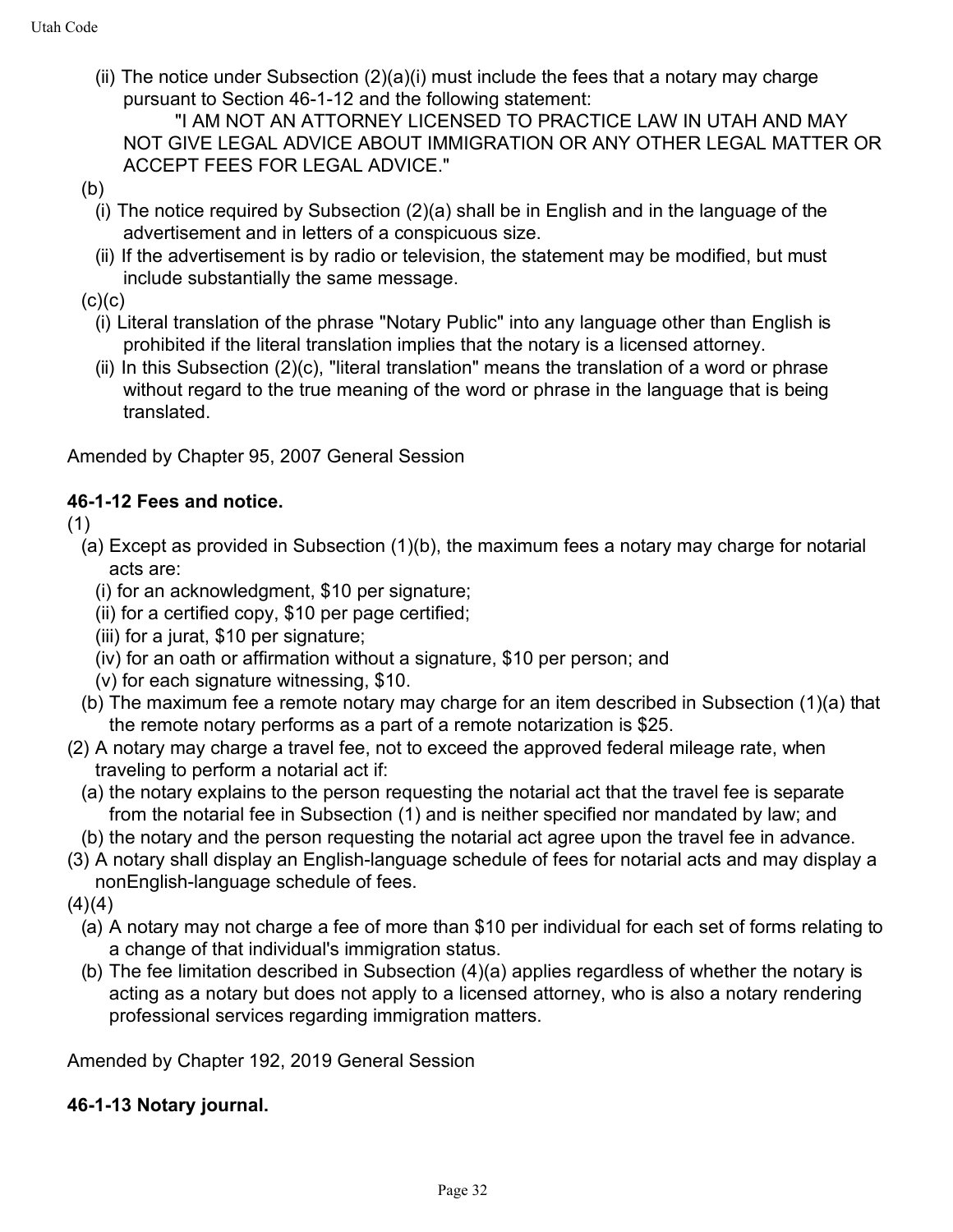- (1) A notary may keep, maintain, and protect as a public record, and provide for lawful inspection a chronological, permanently bound official journal of notarial acts, containing numbered pages.
- (2) A remote notary shall keep a secure electronic journal of each remote notarization the notary performs.

Amended by Chapter 192, 2019 General Session

### **46-1-14 Entries in journal -- Required information.**

- (1) A notary may, for each notarial act the notary performs, and a remote notary shall, for each notarial act the remote notary performs remotely, record the following information in the journal described in Section 46-1-13 at the time of notarization:
	- (a) the date and time of day of the notarial act;
	- (b) the type of notarial act;
	- (c) the type title, or a description of the document, electronic record, or proceeding that is the subject of the notarial act;
	- (d) the signature and printed name and address of each individual for whom a notarial act is performed;
	- (e) the evidence of identity of each individual for whom a notarial act is performed, in the form of: (i) a statement that the person is personally known to the notary;
		- (ii) a description of the identification document and the identification document's issuing agency, serial or identification number, and date of issuance or expiration;
		- (iii) the signature and printed name and address of a credible witness swearing or affirming to the person's identity; or
		- (iv) if used for a remote notarization, a description of the dynamic knowledge-based authentication or biometric data analysis that was used to provide satisfactory evidence of identity under Subsection 46-1-2(19)(a)(ii); and
	- (f) the fee, if any, the notary charged for the notarial act.
- (2) A notary may record in the journal a description of the circumstances under which the notary refused to perform or complete a notarial act.
- $(3)(3)$ 
	- (a) A remote notary shall include with the journal a copy of the electronic recording of the remote notarization.
- (b) The electronic recording is not a public record and is not a part of the notary's journal.
- (4) A remote notary shall maintain, or ensure that a person that the notary designates as a custodian under Subsection 46-1-15(2)(b)(i) maintains, for a period of five years, the information described in Subsections (1) and (3) for each remote notarization the notary performs.

Amended by Chapter 192, 2019 General Session

### **46-1-15 Inspection of journal -- Safekeeping and custody of journal.**

- (1) Except as provided in Subsection (2)(b), if a notary maintains a journal, the notary shall:
- (a) keep the journal in the notary's exclusive custody; and
- (b) ensure that the journal is not used by any other person for any purpose.
- (2)

(a) A remote notary shall: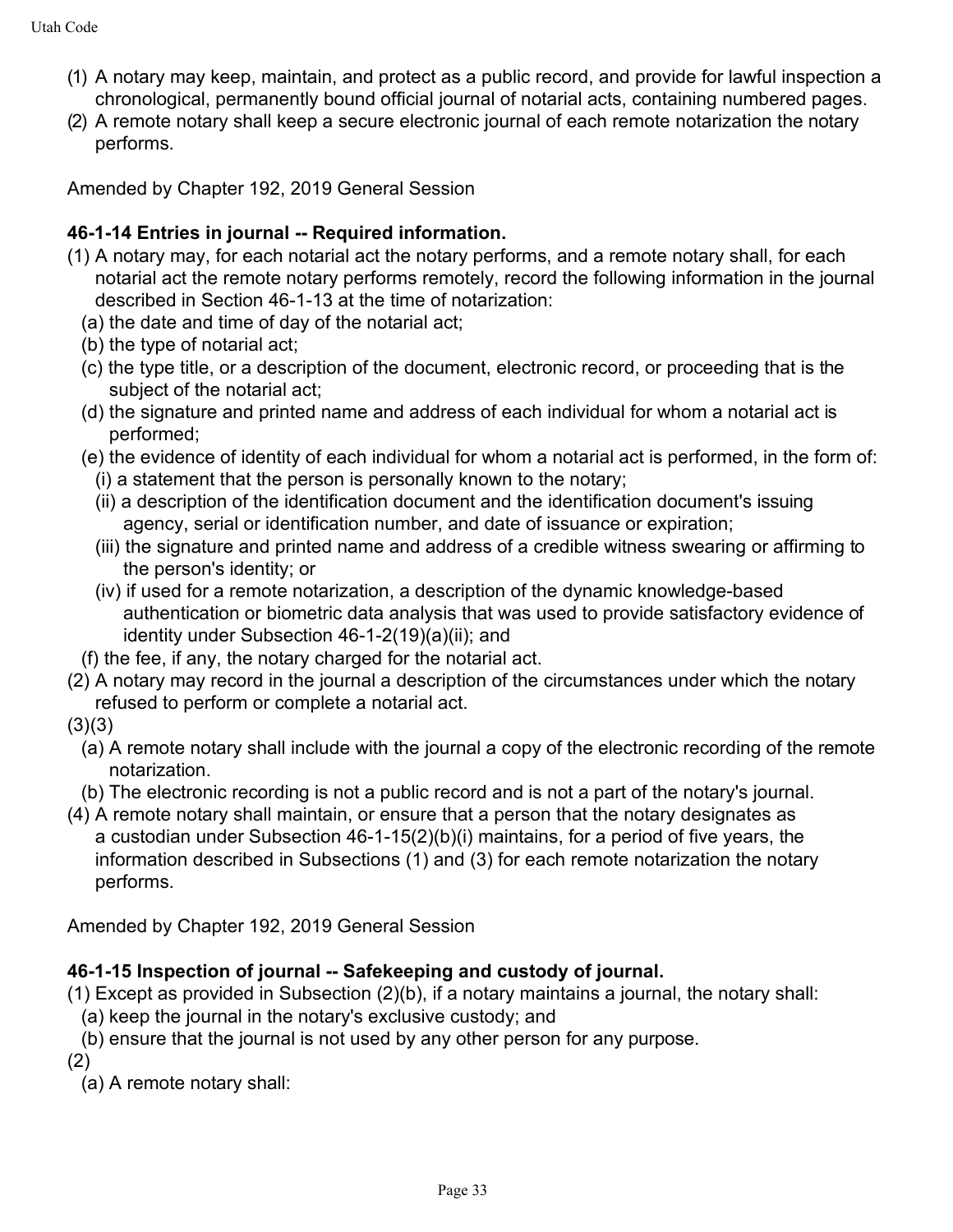- (i) ensure that the electronic journal and electronic recording described in Section 46-1-14 that is maintained by the remote notary is a secure and authentic record of the remote notarizations that the notary performs;
- (ii) maintain a backup electronic journal and electronic recording; and
- (iii) protect the backup electronic journal and electronic recording described in Subsection (2)(a) (ii) from unauthorized access or use.
- $(b)(b)$ 
	- (i) A remote notary may designate as a custodian of the remote notary's electronic journal and electronic recording described in Section 46-1-14:
		- (A) subject to Subsection (3), the remote notary's employer that employs the remote notary to perform notarizations; or
		- (B) except as provided in Subsection (2)(b)(iii), an electronic repository that grants the remote notary sole access to the electronic journal and electronic recording and does not allow the person who operates the electronic repository or any other person to access the journal, information in the journal, or the electronic recording for any purpose.
	- (ii) A remote notary that designates a custodian under Subsection (2)(b)(i) shall execute an agreement with the custodian that requires the custodian to comply with the safety and security requirements of this chapter with regard to the electronic journal, the information in the electronic journal, and the electronic recording.
	- (iii) An electronic repository described in Subsection (2)(b)(i)(B) may access an electronic journal, information contained in an electronic journal, and the electronic recording:
		- (A) for a purpose solely related to completing, in accordance with this chapter, the notarization for which the journal or information in the journal is accessed;
		- (B) for a purpose solely related to complying with the requirements to retain and store records under this chapter; or
		- (C) if required under a court order.
- (3) The notary's employer may not require the notary to surrender the journal or the electronic recording upon termination of the notary's employment.

Amended by Chapter 192, 2019 General Session

### **46-1-16 Official signature -- Official seal -- Destruction of seal -- Unlawful use of seal -- Criminal penalties.**

- (1) In completing a notarial act, a notary shall sign on the notarial certificate exactly and only the name indicated on the notary's commission.
- (2)
	- (a) Except as provided in Subsection (2)(d), a notary shall keep an official seal, and a remote notary shall keep an electronic seal and electronic signature, that is the exclusive property of the notary.
	- (b) Except as provided in Subsection (2)(d), a notary's official seal, electronic seal, or electronic signature may not be used by any other person.

 $(c)(c)$ 

- (i) Each official seal used for an in-person notarization shall be in purple ink.
- (ii) Each official seal used for a remote notarization shall be rendered in black.

(d)

(i) A remote notary may allow a person that provides an electronic seal to the remote notary under Section 46-1-17 to act as guardian over the electronic seal.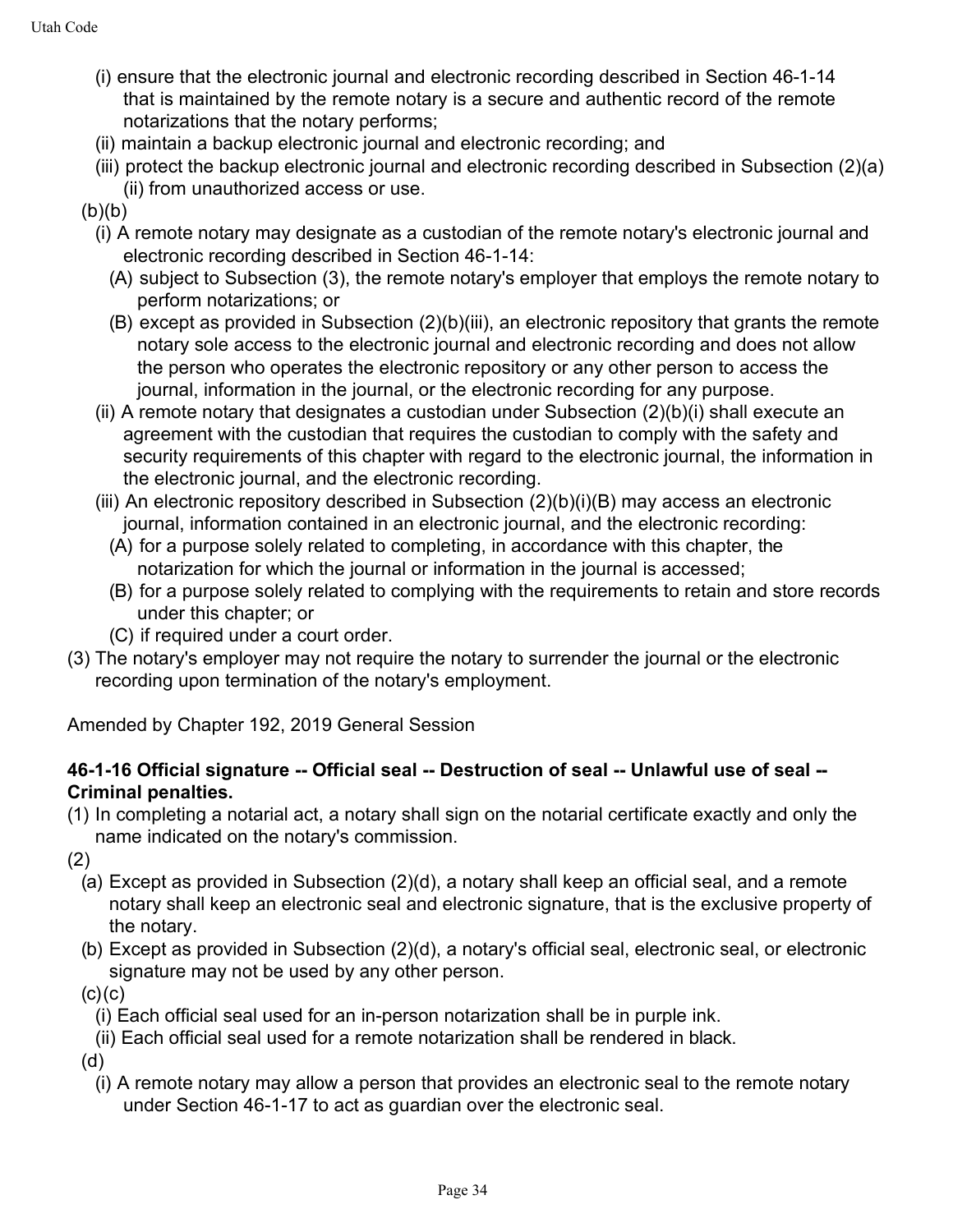- (ii) Except as provided in Subsection  $(2)(d)(iii)$ , a guardian described in Subsection  $(2)(d)(i)$ shall store the seal in a secure manner that prevents any person from:
	- (A) accessing the seal, other than the guardian and the remote notary named on the seal; or
	- (B) using the seal to perform a notarization, other than the remote notary named on the seal.
- (iii) A guardian that a notary designates under Subsection (2)(d)(i) may access and use the seal of the notary:
	- (A) for a purpose solely related to completing, in accordance with this chapter, the notarization, by the notary, for which the seal is accessed or used;
	- (B) for a purpose solely related to complying with the requirements to obtain, store, and protect the seal under this chapter; or
	- (C) if required under a court order.

### (3)

- (a) A notary shall obtain a new official seal:
	- (i) when the notary receives a new commission; or
	- (ii) if the notary changes the notary's name of record at any time during the notary's commission.
- (b) Subject to Subsection (3)(c), a notary shall affix the official seal near the notary's official signature on a notarial certificate and shall include a sharp, legible, and photographically reproducible rendering of the official seal that consists of:
	- (i) the notary public's name exactly as indicated on the notary's commission;
	- (ii) the words "notary public," "state of Utah," and "my commission expires on (commission expiration date)";
	- (iii) the notary's commission number, exactly as indicated on the notary's commission;
	- (iv) a facsimile of the great seal of the state; and
	- (v) a rectangular border no larger than one inch by two and one-half inches surrounding the required words and official seal.
- (c) When performing a remote notarization, a remote notary shall attach the remote notary's electronic signature and electronic seal under Subsection (3)(b) to an electronic notarial certificate in a manner that makes evident any subsequent change or modification to:
	- (i) the notarial certificate; or
	- (ii) any electronic record, that is a part of the notarization, to which the notarial certificate is attached.
- (4) A notary may use an embossed seal impression that is not photographically reproducible in addition to, but not in place of, the photographically reproducible official seal required in this section.
- (5) A notary shall affix the official seal in a manner that does not obscure or render illegible any information or signatures contained in the document or in the notarial certificate.
- (6) A notary may not use an official seal independent of a notarial certificate.
- (7) Except for a notarial certificate that is completed as a part of a remote notarization, a notarial certificate on an annexation, subdivision, or other map or plat is considered complete without the imprint of the notary's official seal if:
	- (a) the notary signs the notarial certificate in permanent ink; and
	- (b) the following appear below or immediately adjacent to the notary's signature:
		- (i) the notary's name and commission number appears exactly as indicated on the notary's commission;
		- (ii) the words "A notary public commissioned in Utah"; and
		- (iii) the expiration date of the notary's commission.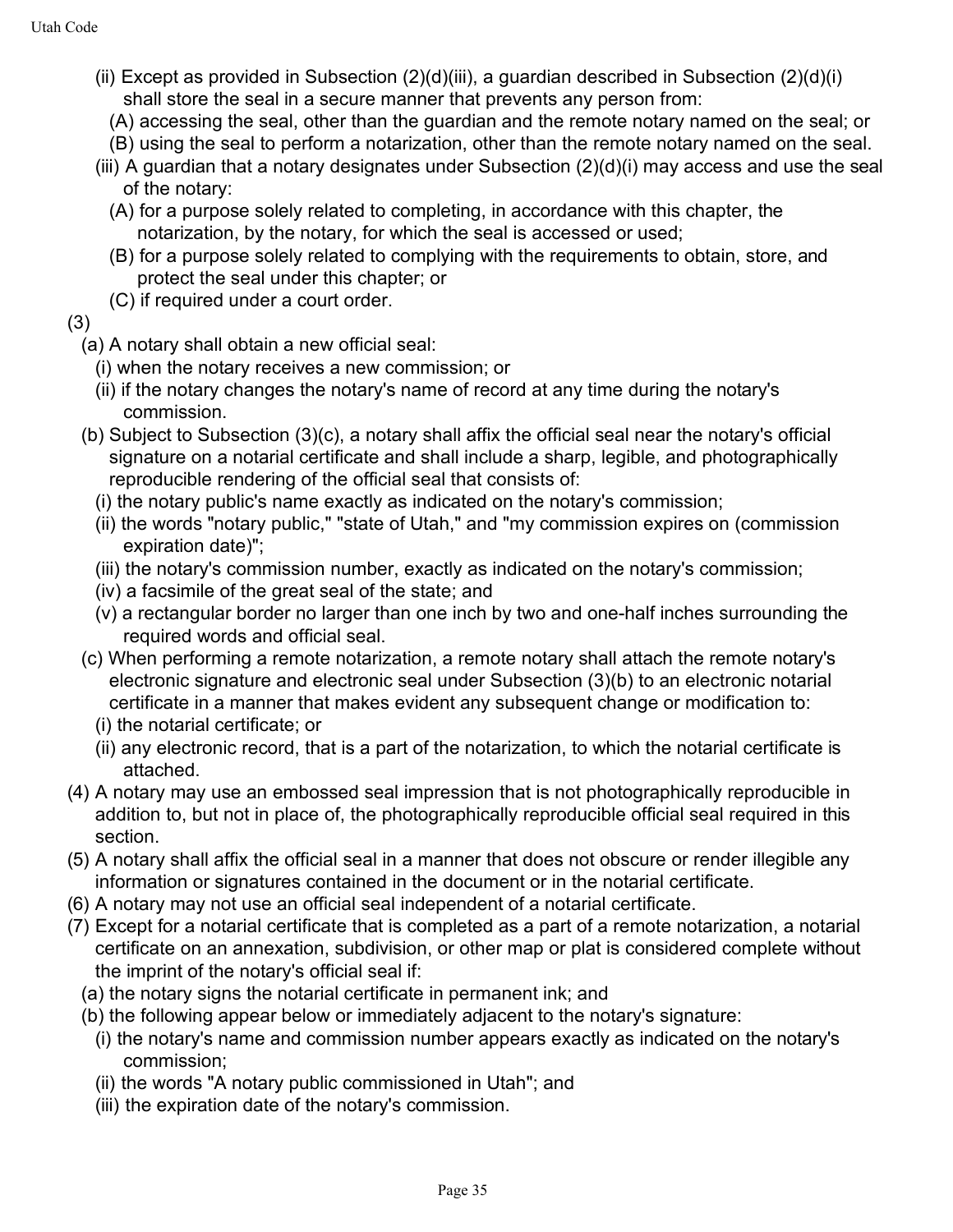- (8) A notarial certificate on an electronic message or document is considered complete without the notary's official seal if the following information appears electronically within the message or document:
	- (a) the notary's name and commission number appearing exactly as indicated on the notary's commission; and
- (b) the words "notary public," "state of Utah," and "my commission expires on (date)". (9)
	- (a) When a notary resigns or the notary's commission expires or is revoked, the notary shall: (i) destroy the notary's official seal and certificate; and
		- (ii) if the notary is a remote notary, destroy any coding, disk, certificate, card, software, or
		- password that enables the remote notary to affix the remote notary's electronic signature or electronic seal to a notarial certificate.
	- (b) A former remote notary shall certify to the lieutenant governor in writing that the former remote notary has complied with Subsection (9)(a)(ii) within 10 days after the day on which the notary resigns or the notary's commission expires or is revoked.
- (10)
	- (a) A person who, without authorization, knowingly obtains, conceals, damages, or destroys the certificate, disk, coding, card, program, software, or hardware enabling a remote notary to affix an official electronic signature or electronic seal to an electronic record is guilty of a class B misdemeanor.
	- (b) A remote notary shall immediately notify the lieutenant governor if the notary becomes aware that the notary's electronic signature, electronic seal, electronic journal, or information from the journal has been lost, stolen, or used unlawfully.

Amended by Chapter 192, 2019 General Session

### **46-1-17 Obtaining official seal.**

(1) A person may not provide an official seal to an individual claiming to be a notary, unless the individual presents a copy of the individual's notarial commission, attached to a notarized declaration substantially as follows:

Application for Notary's Official Seal

I, (name of individual requesting seal), declare that I am a notary public duly commissioned by the state of Utah with a commission starting date of example and a commission expiration date of  $\Box$  and a commission number of **EXECUTE:** As evidence, I attach to this statement a copy of my commission.

- (2)
	- (a) Except as provided in Subsection (2)(b), an individual may not create, obtain, or possess an electronic seal unless the individual is a remote notary.
	- (b) A person is not guilty of a violation of Subsection (2)(a) if the person is a business that creates, obtains, or possesses an electronic seal for the sole purpose of providing the electronic seal to a certified remote notary.
- (3) A person who provides, creates, obtains, or possesses an official seal in violation of this section is guilty of a class B misdemeanor.

Amended by Chapter 192, 2019 General Session

### **46-1-18 Liability.**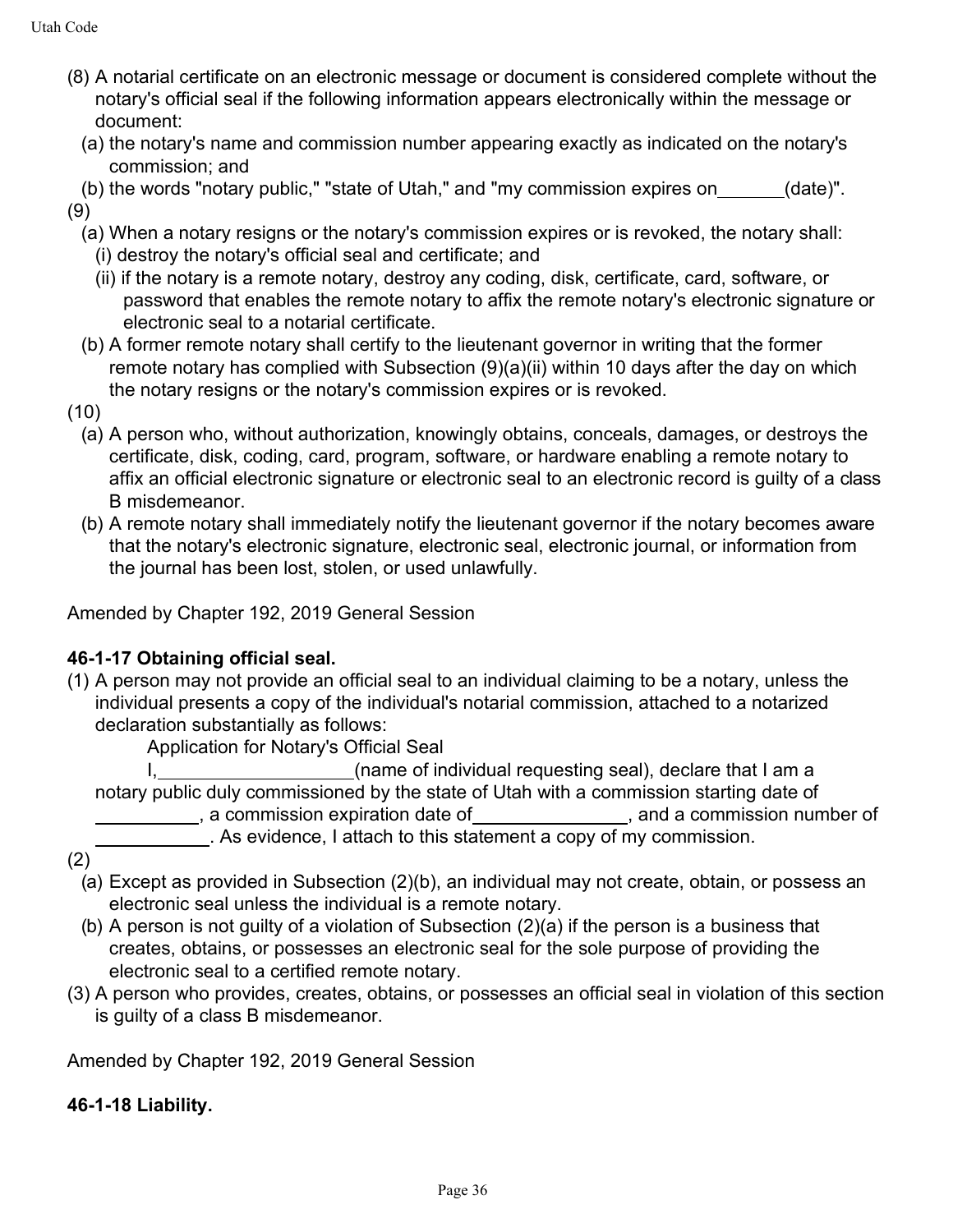- (1) A notary may be liable to any person for any damage to that person proximately caused by the notary's misconduct in performing a notarization.
- (2)
	- (a) A surety for a notary's bond may be liable to any person for damages proximately caused to that person by the notary's misconduct in performing a notarization, but the surety's liability may not exceed the penalty of the bond or of any remaining bond funds that have not been expended to other claimants.
	- (b) Regardless of the number of claimants under Subsection (2)(a), a surety's total liability may not exceed the penalty of the bond.
	- (c) An employer of a notary public is also liable for damages proximately caused by the notary's misconduct in performing a notarization if:
		- (i) the notary public was acting within the course and scope of the notary public's employment; and
	- (ii) the employer had knowledge of, consented to, or permitted the misconduct.
- (3) It is a class B misdemeanor, if not otherwise a criminal offense under this code, for:
	- (a) a notary to violate a provision of this chapter; or
	- (b) a notary's employer to solicit the notary to violate a provision of this chapter.

Amended by Chapter 192, 2019 General Session Amended by Chapter 313, 2019 General Session

### **46-1-19 Revocation or suspension.**

The lieutenant governor may revoke or suspend a notarial commission on any ground for which an application for a notarial commission may be denied under Section 46-1-3.

Amended by Chapter 136, 2003 General Session

### **46-1-20 Change of name or address -- Bond policy rider.**

- (1) Within 30 days after the day on which a notary changes the notary's name, the notary shall provide to the lieutenant governor:
	- (a) the notary's new name, including official documentation of the name change; and
- (b) a bond policy rider that a notary obtains in accordance with Subsection (2).
- (2) To obtain a bond policy rider, the notary shall:
- (a) notify the surety for the notary's bond;
- (b) obtain a bond policy rider reflecting both the old and new name of the notary;
- (c) return the bond policy rider;
- (d) destroy the original commission; and
- (e) destroy the old official seal.
- (3) A notary is not required to change the notary's name by adopting the surname of the notary's spouse.
- (4) Within 30 days of the day on which a notary's residential or business address changes, the notary shall provide the notary's new residential or business address to the lieutenant governor.

Amended by Chapter 259, 2017 General Session

### **46-1-21 Resignation.**

(1) A notary who resigns a notarial commission shall provide to the lieutenant governor a notice indicating the effective date of resignation.